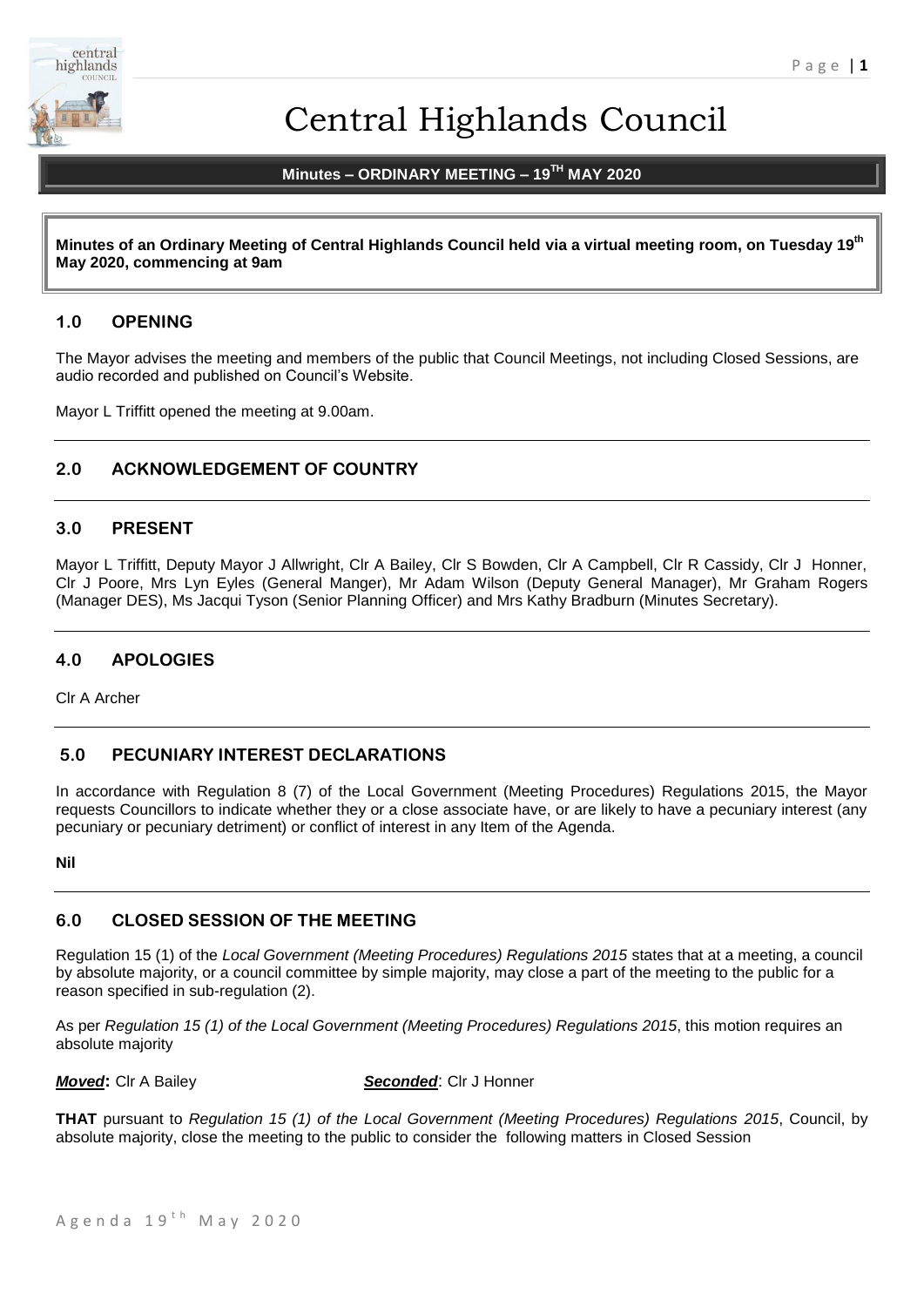| ltem<br><b>Number</b> | <b>Matter</b>                                                                                                    | <b>Local Government (Meeting Procedures) Regulations</b><br>2015                                                                                                                                                                                                                                                    |
|-----------------------|------------------------------------------------------------------------------------------------------------------|---------------------------------------------------------------------------------------------------------------------------------------------------------------------------------------------------------------------------------------------------------------------------------------------------------------------|
|                       | Confirmation of the Minutes of the<br>Closed Session of the Ordinary Meeting<br>of Council held on 21 April 2020 | Regulation 15 $(2)(g)$ – information of a personal and<br>confidential nature or information provided to Council on the<br>condition it is kept confidential                                                                                                                                                        |
| 2                     | Consideration of Matters for Disclosure<br>to the Public                                                         | Regulation 15 (8) - While in a closed meeting, the Council, or<br>Council Committee, is to consider whether any discussions,<br>decisions, reports or documents relating to that closed<br>meeting are to be kept confidential or released to the public,<br>taking into account privacy and confidentiality issues |

# **CARRIED BY ABSOLUTE MAJORITY**

# *FOR the Motion:*

Mayor L Triffitt, Clr J Allwright, Clr A W Bailey, Clr S Bowden,Clr A Campbell, Clr R Cassidy, Clr J Honner & Clr J Poore

*Mr G Rogers, Ms J Tyson & Mrs K Bradburn left the meeting at 9.05 am.*

# **6.1 MOTION OUT OF CLOSED SESSION**

**Moved:** Clr R Cassidy **Seconded:** Clr A Bailey

**That** the Council:

(1) Having met and dealt with its business formally move out of the closed session; and

(2) Resolved to report that it has determined the following:

| <b>Item</b><br><b>Number</b> | <b>Matter</b>                                                                                                 | <b>Outcome</b>                                                                                              |
|------------------------------|---------------------------------------------------------------------------------------------------------------|-------------------------------------------------------------------------------------------------------------|
|                              | Confirmation of the Minutes of the Closed Session of<br>the Ordinary Meeting of Council held on 21 April 2020 | Minutes of the Closed Session of the<br>Ordinary Meeting of Council held on 21<br>April 2020 were confirmed |
|                              | Consideration of Matters for Disclosure to the Public                                                         | Matters were considered                                                                                     |

# **CARRIED BY ABSOLUTE MAJORITY**

# *FOR the Motion:*

Mayor L Triffitt, Clr J Allwright, Clr A W Bailey, Clr S Bowden,Clr A Campbell, Clr R Cassidy, Clr J Honner & Clr J Poore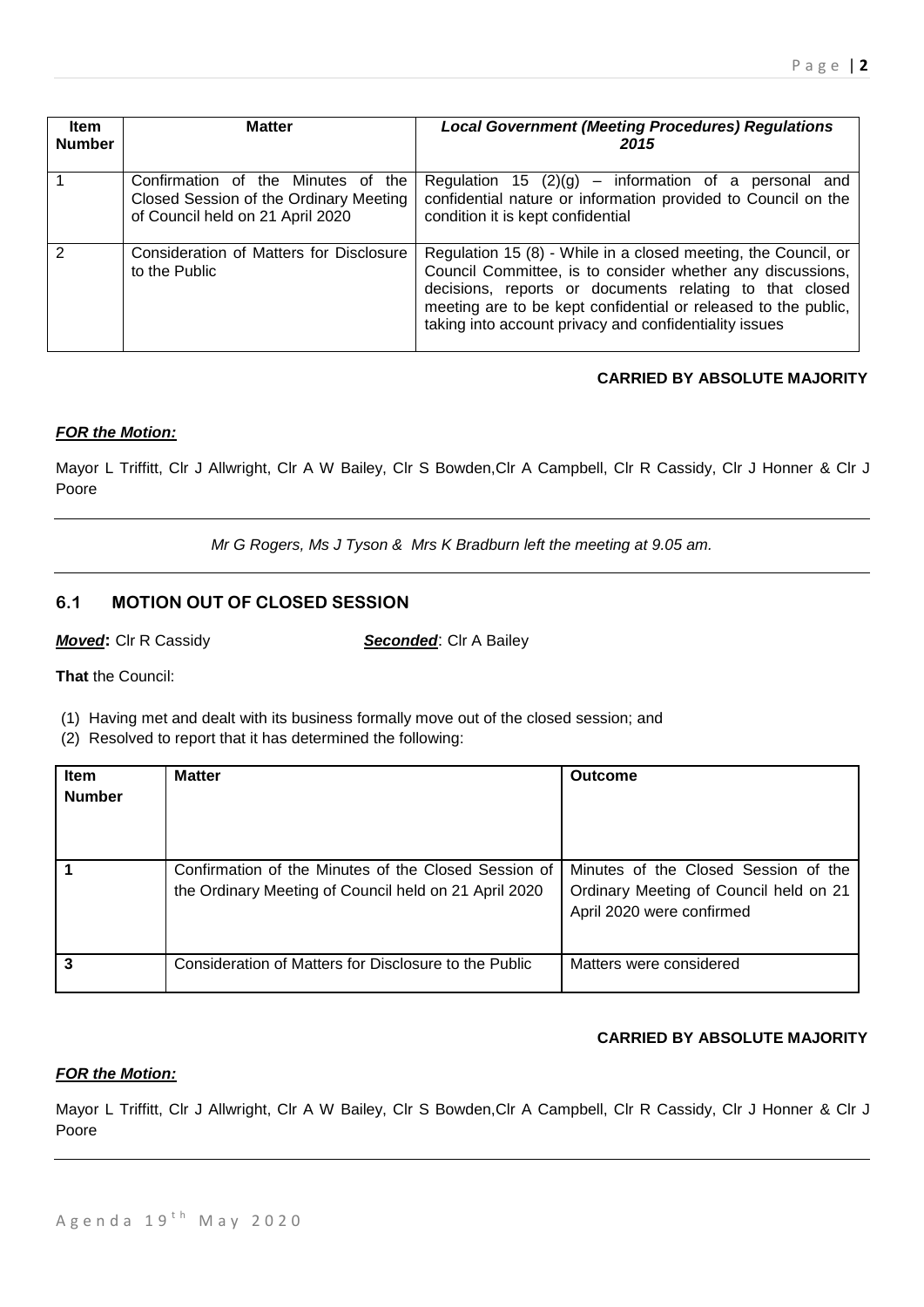*Mr G Rogers & Mrs K Bradburn returned to the meeting at 9.11 am.*

# **OPEN MEETING TO PUBLIC**

Mayor L Triffitt advised that some members of the public will be dialling in at 10.00am to listen to the Planning Items.

#### **7.0 DEPUTATIONS**

Nil

# **7.1 PUBLIC QUESTION TIME**

Nil

# **8.0 MAYORAL COMMITMENTS**

| 16 April 2020 | <b>Business of Council</b>                              |
|---------------|---------------------------------------------------------|
| 16 April 2020 | <b>Tas Health Service Meeting</b>                       |
| 17 April 2020 | <b>Business of Council</b>                              |
| 20 April 2020 | <b>Business of Council</b>                              |
| 20 April 2020 | Councillors Telephone Calls                             |
| 21 April 2020 | <b>Council Meeting VMR</b>                              |
| 22 April 2020 | Teleconference Minister Mark Shelton                    |
| 23 April 2020 | <b>Business of Council</b>                              |
| 24 April 2020 | <b>Premiers Office discussions</b>                      |
| 24 April 2020 | Memorial Visits Wreath Laying - Municipal area location |
| 26 April 2020 | Councillor conversation                                 |
| 27 April 2020 | <b>Business of Council</b>                              |
| 28 April 2020 | <b>Business of Council</b>                              |
| 28 April 2020 | <b>Tas Health Service</b>                               |
| 29 April 2020 | <b>Business of Council</b>                              |
| 4 May 2020    | <b>Business of Council</b>                              |
| 5 May 2020    | Business of Council, Meeting GM & DGM                   |
| 7 May 2020    | <b>Teleconference Goldwind</b>                          |
| 8 May 2020    | <b>Business of Council</b>                              |
| 11 May 2020   | <b>Business of Council</b>                              |
| 12 May 2020   | Council Budget Workshop via Telstra VMR                 |
| 13 May 2020   | <b>Business of Council</b>                              |
| 14 May 2020   | <b>Business of Council</b>                              |

# **8.1 COUNCILLOR COMMITMENTS**

| <b>CIr J Honner</b> |                            |
|---------------------|----------------------------|
| 21 April 2020       | <b>Council Meeting VMR</b> |

| CIr J Poore   |                                         |
|---------------|-----------------------------------------|
| 21 April 2020 | <b>Council Meeting VMR</b>              |
| 12 May 2020   | Council Budget Workshop via Telstra VMR |

*Clr R Cassidy*

| 21 April 2020 | <b>Council Meeting VMR</b>              |
|---------------|-----------------------------------------|
| 12 May 2020   | Council Budget Workshop via Telstra VMR |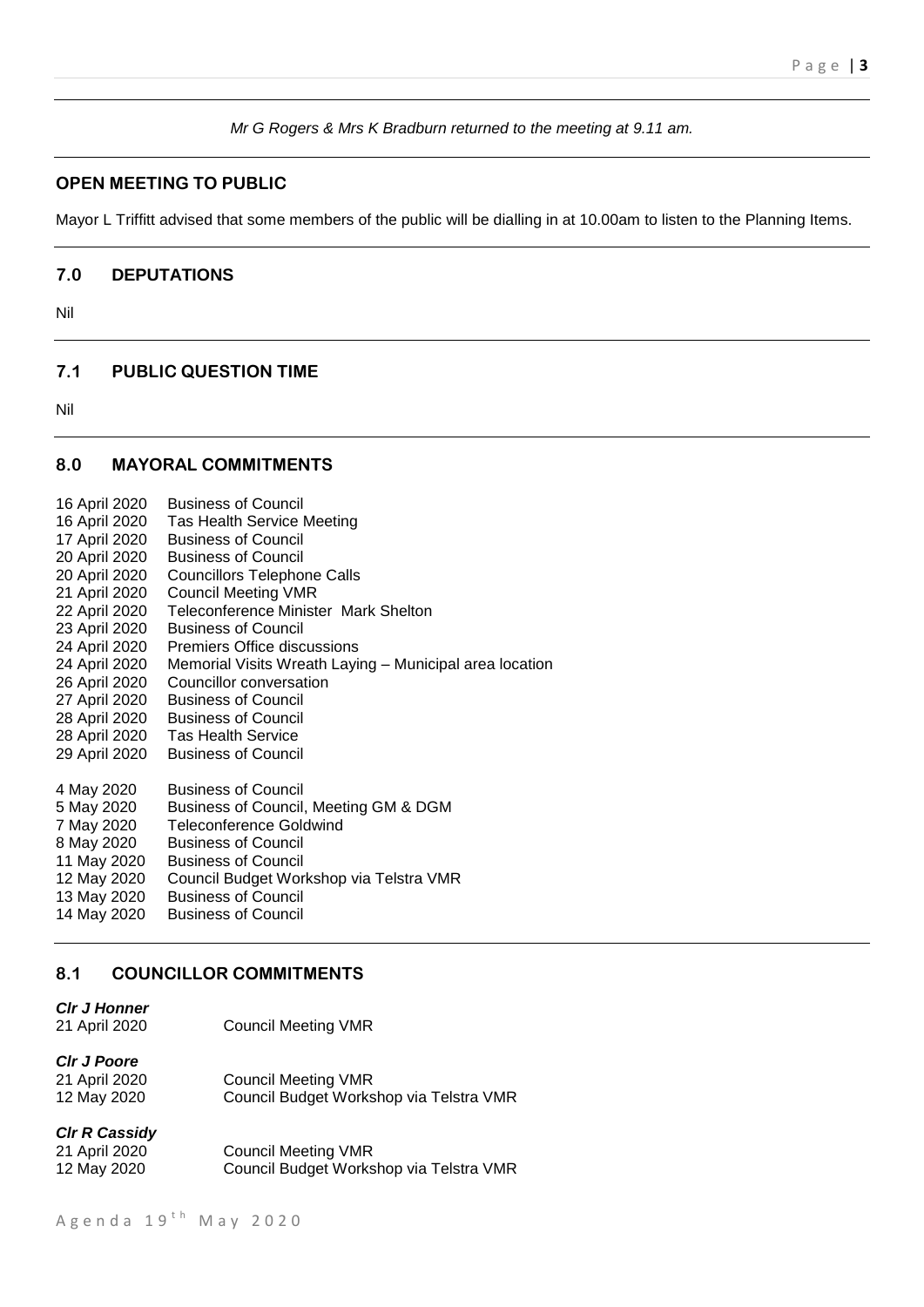### **STATUS REPORT COUNCILLORS**

| Item No. | <b>Meeting Date</b> | Agenda Item | <b>Task</b>                                         | <b>Councillor Responsible</b>      | <b>Current Status</b>                                         | <b>Completed Date</b> |
|----------|---------------------|-------------|-----------------------------------------------------|------------------------------------|---------------------------------------------------------------|-----------------------|
|          |                     |             | Derwent Catchment Project - Strategic Plan for the  |                                    |                                                               |                       |
|          | 18-Feb-20           |             | 12.1 development of Agriculture and Tourism         | Deputy Mayor Allwright             | On going to provide Council with updates each Council meeting |                       |
|          |                     |             |                                                     |                                    |                                                               |                       |
|          | 18-Feb-20           |             | 16.3 AFLT Statewide Facilities Plan                 | Deputy Mayor Allwright             | On going to provide Council with updates each Council meeting |                       |
|          |                     |             |                                                     | Mayor Triffitt, CIr Campbell & CIr |                                                               |                       |
|          | 18-Feb-20           |             | 16.5 Cattle Hill Wind Farm Community Fund Committee | Honner                             | On going to provide Council with updates each Council meeting |                       |

# **8.2 GENERAL MANAGER'S COMMITMENTS**

| 21 April 2020 | <b>Council Meeting</b>                         |
|---------------|------------------------------------------------|
| 22 April 2020 | <b>Teleconference Mark Shelton</b>             |
| 23 April 2020 | Southern GM Covid catch up via Microsoft Teams |
| 28 April 2020 | Staff Budget meeting via Zoom                  |
| 7 May 2020    | Teleconference Mayor & Goldwind                |
| 8 May 2020    | <b>Toolbox Meeting Hamilton Office Staff</b>   |
| 12 May 2020   | Council Budget Workshop via Telstra VMR        |
|               |                                                |

# **8.2 ACTING / DEPUTY GENERAL MANAGER'S COMMITMENTS**

| 21 April 2020 | <b>Ordinary Council Meeting</b>                                      |
|---------------|----------------------------------------------------------------------|
| 21 April 2020 | Southern Region Social Recovery Committee Extraordinary Meeting      |
| 28 April 2020 | <b>Managers Budget Meeting</b>                                       |
| 30 April 2020 | Local Government Social Recovery Coordinators Meeting                |
| 4 May 2020    | Local Government Social Recovery Coordinators Planning Meeting       |
| 5 May 2020    | Southern Region Social Recovery Committee Meeting                    |
| 5 May 2020    | <b>LGAT Community Health and Wellbeing Meeting</b>                   |
| 7 May 2020    | WHS Meeting to review SWMS due to COVID-19                           |
| 7 May 2020    | TCF - Workforce Engagement - Stage 2 Meeting                         |
| 8 May 2020    | Tool Box Meeting with Hamilton Office Staff to discuss COVID-19 SWMS |
| 8 May 2020    | Local Government Social Recovery Coordinators Meeting                |
| 12 May 2020   | <b>Budget Workshop</b>                                               |
| 12 May 2020   | Southern Region Social Recovery Committee Meeting                    |

# **9.0 NOTIFICATION OF COUNCIL WORKSHOPS HELD**

12 May 2020 Budget Workshop

# **9.1 FUTURE WORKSHOPS**

2 June 2020 Budget Workshop via Telstra VRM commencing at 11.00am

# **10.0 MAYORAL ANNOUNCEMENTS**

Mayor L Triffitt commended all Council staff for their efforts during the current conditions, which is above what is required of their positions and sharing the burden of keeping their families safe and still going to work. Council is aware of the added pressure.

Mayor L Triffitt state we are a very strong Council, including Councillors, and it is important to thank everyone.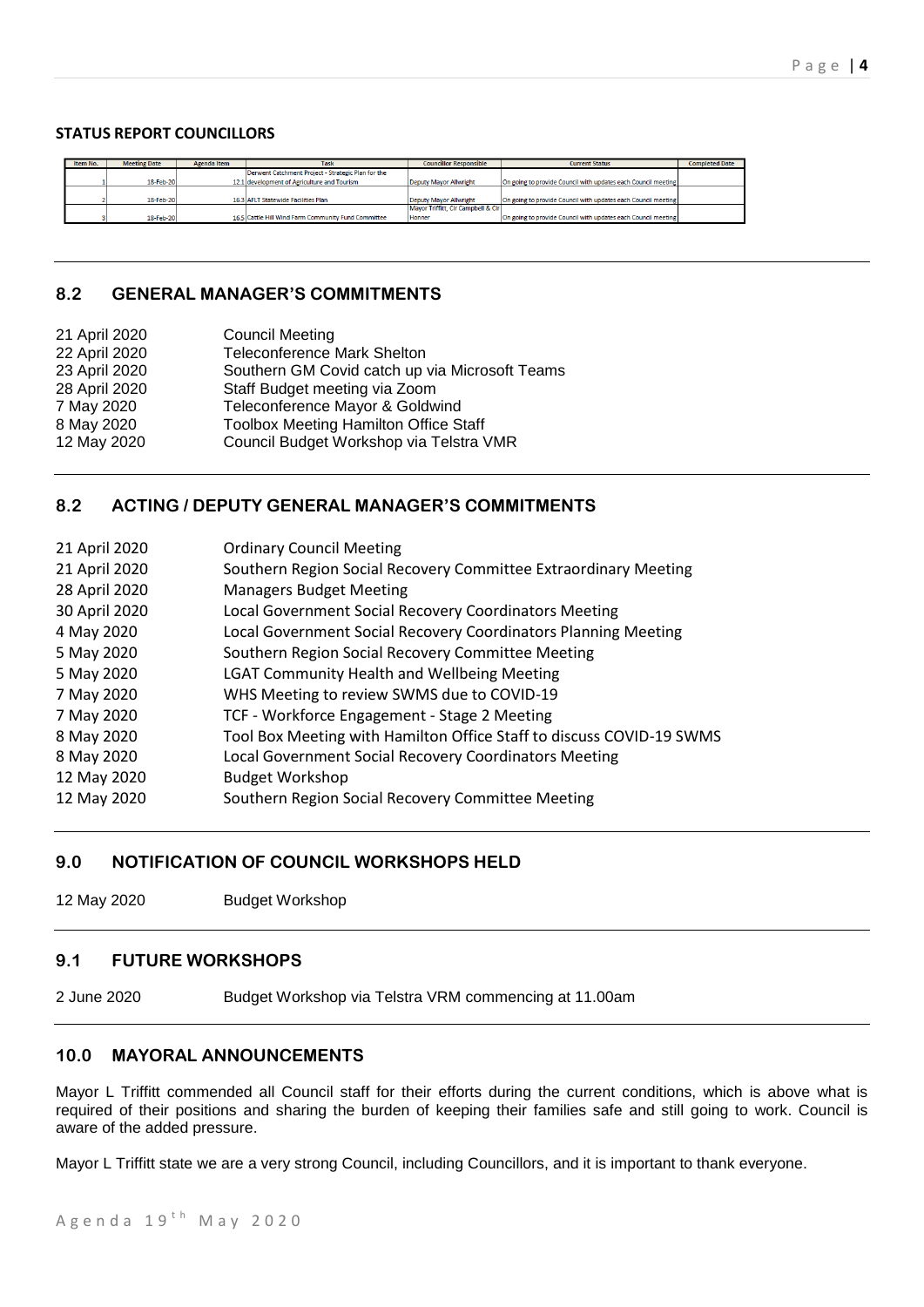# **11.0 MINUTES**

# **11.1 RECEIVAL DRAFT MINUTES ORDINARY MEETING**

*Moved***:** Clr R Cassidy *Seconded*: Clr A Bailey

THAT the Draft Minutes of the Open Council Meeting of Council held on Tuesday 21<sup>st</sup> April 2020 be received.

**CARRIED**

**CARRIED**

# *FOR the Motion:*

Mayor L Triffitt, Clr J Allwright, Clr A W Bailey, Clr S Bowden,Clr A Campbell, Clr R Cassidy, Clr J Honner & Clr J Poore

# **11.2 CONFIRMATION OF MINUTES ORDINARY MEETING**

*Moved***:** Clr J Poore *Seconded*: Clr S Bowden

**THAT** the Minutes of the Open Council Meeting of Council held on Tuesday 21<sup>st</sup> April 2020 be confirmed subject to the following amendment:

# **16.0 WORKS & SERVICES**

**Moved:** Clr A Bailey **Seconded:** Clr S Bowden

**THAT** the Works & Services Report be received.

# *FOR the Motion:*

Mayor L Triffitt, Clr J Allwright, Clr A W Bailey, Clr S Bowden, Clr A Campbell, Clr R Cassidy, Clr J Honner & Clr J Poore

# **12.0 BUSINESS ARISING**

- 15.1 Correspondence sent by Development & Environmental Services Manager
- 15.2 Correspondence sent by Development & Environmental Services Manager
- 15.4 Development & Environmental Services Manager organising works
- 15.5 Correspondence sent by Development & Environmental Services Manager
- 16.1 Correspondence sent by Works and Service Manager
- 16.2 Correspondence sent by Works and Service Manager
- 17.2 Draft Community and Wellbeing Plan updated and advertised
- 17.3 Correspondence sent by General Manager
- 17.4 Policy on Council website.
- 17.7 Correspondence sent by Deputy General Manager
- 17.9 Correspondence sent by General Manager

# **NOTED**

*Moved***:** Clr J Allwright *Seconded*: Clr J Poore

**THAT** Page 3 be removed from the draft Community and Wellbeing Plan.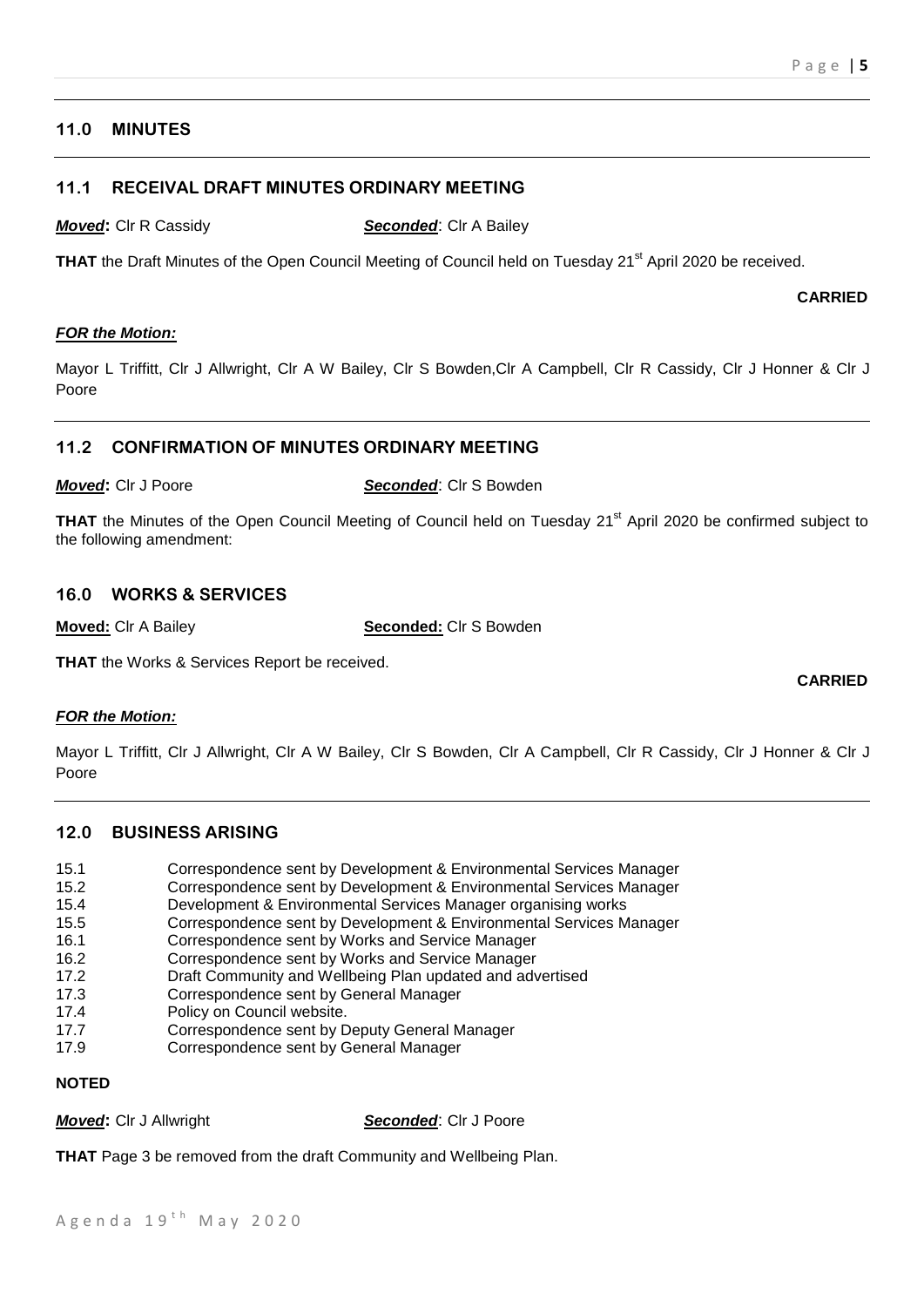**CARRIED**

# *FOR the Motion:*

Deputy Mayor J Allwright, Clr S Bowden, Clr A Campbell and Clr J Poore

#### *AGAINST the Motion:*

Mayor L Triffitt, Clr A Bailey, Clr R Cassidy, Clr J Honner

Clr R Cassidy requested that it be recorded that he would like the language changed on page 3 of the draft Community and Wellbeing Plan.

# **13.0 DERWENT CATCHMENT PROJECT REPORT**

*Moved***:** Clr J Allwright *Seconded*: Clr A Bailey

**THAT** the Derwent Catchment Project report be received.

#### *FOR the Motion:*

Mayor L Triffitt, Clr J Allwright, Clr A W Bailey, Clr S Bowden, Clr A Campbell, Clr R Cassidy, Clr J Honner & Clr J Poore

# **14.0 FINANCE REPORT**

*Moved***:** Clr R Cassidy *Seconded*: Clr J Honner

**THAT** the Finance Reports be received.

# *FOR the Motion:*

Mayor L Triffitt, Clr J Allwright, Clr A W Bailey, Clr S Bowden, Clr A Campbell, Clr R Cassidy, Clr J Honner & Clr J Poore

**Moved:** Clr A Bailey **Seconded:** Clr J Honner

**THAT** the meeting move to Item 16.0 on the agenda.

# *FOR the Motion:*

Mayor L Triffitt, Clr J Allwright, Clr A W Bailey, Clr S Bowden, Clr A Campbell, Clr R Cassidy, Clr J Honner & Clr J Poore

# **16.0 WORKS & SERVICES**

**Moved:** Clr A Bailey **Seconded:** Clr J Honner

**THAT** the Works & Services Report be received.

# **MOTION LOST 4/4**

# **CARRIED**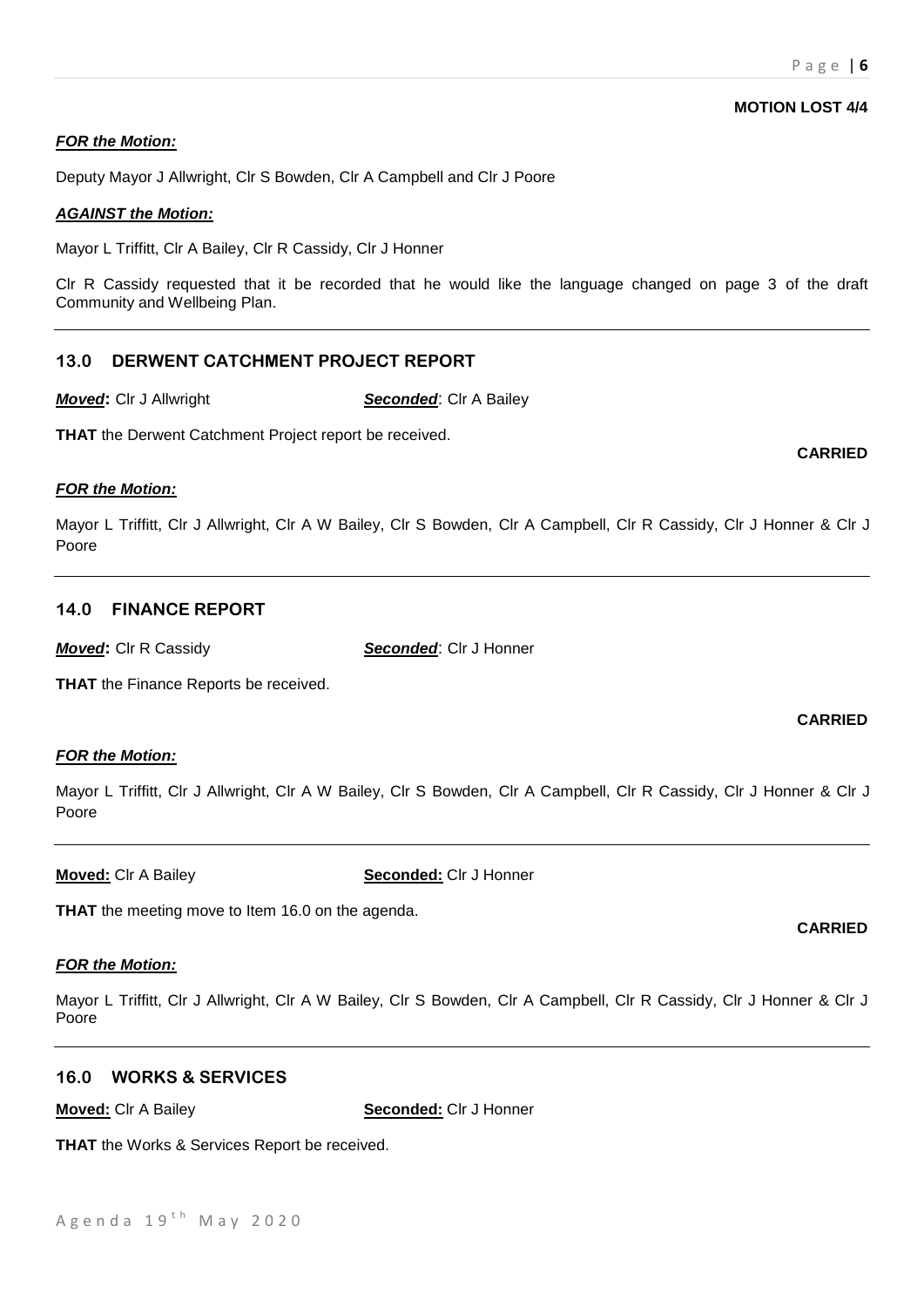# *FOR the Motion:*

Mayor L Triffitt, Clr J Allwright, Clr A W Bailey, Clr S Bowden, Clr A Campbell, Clr R Cassidy, Clr J Honner & Clr J Poore

*Mr J Branch joined the meeting at 9.45 am.*

# **16.1 VICTORIA ROAD, OUSE- CULVERT COLLAPSE**

**Moved:** Clr A Bailey **Seconded:** Clr R Cassidy

# **THAT**

- 1. Council proceed with Option 1 as this will re-align the road back onto Council land and remove the sweeping bend improving road safety.
- 2. Council re-allocate the \$30,000 from Victoria Valley drainage to this project and allocate an extra \$20,000 from Council's reserves.

**CARRIED**

#### *FOR the Motion:*

Mayor L Triffitt, Clr J Allwright, Clr A W Bailey, Clr S Bowden, Clr A Campbell, Clr R Cassidy, Clr J Honner & Clr J Poore

# **16.2 INSTALLATION OF STOCK GRID ROTHERWOOD ROAD**

### **Moved:** Clr R Cassidy **Seconded:** Clr S Bowden

**THAT** Council contribute a third of the cost of the project to a maximum of \$2,000.

**MOTION LOST 4/4**

#### *FOR the Motion:*

Mayor L Triffitt, Clr A W Bailey, Clr S Bowden & Clr R Cassidy

#### *AGAINST the Motion:*

Clr J Allwright, Clr J Honner, Clr J Poore & Clr A Campbell

*Mrs J Malecky joined the meeting at 10.05 am. Mr J Branch left the meeting at 10.05 am.*

**Moved:** Clr J Poore **Seconded:** Clr A Campbell

**THAT** the meeting move to Item 15.0 on the agenda.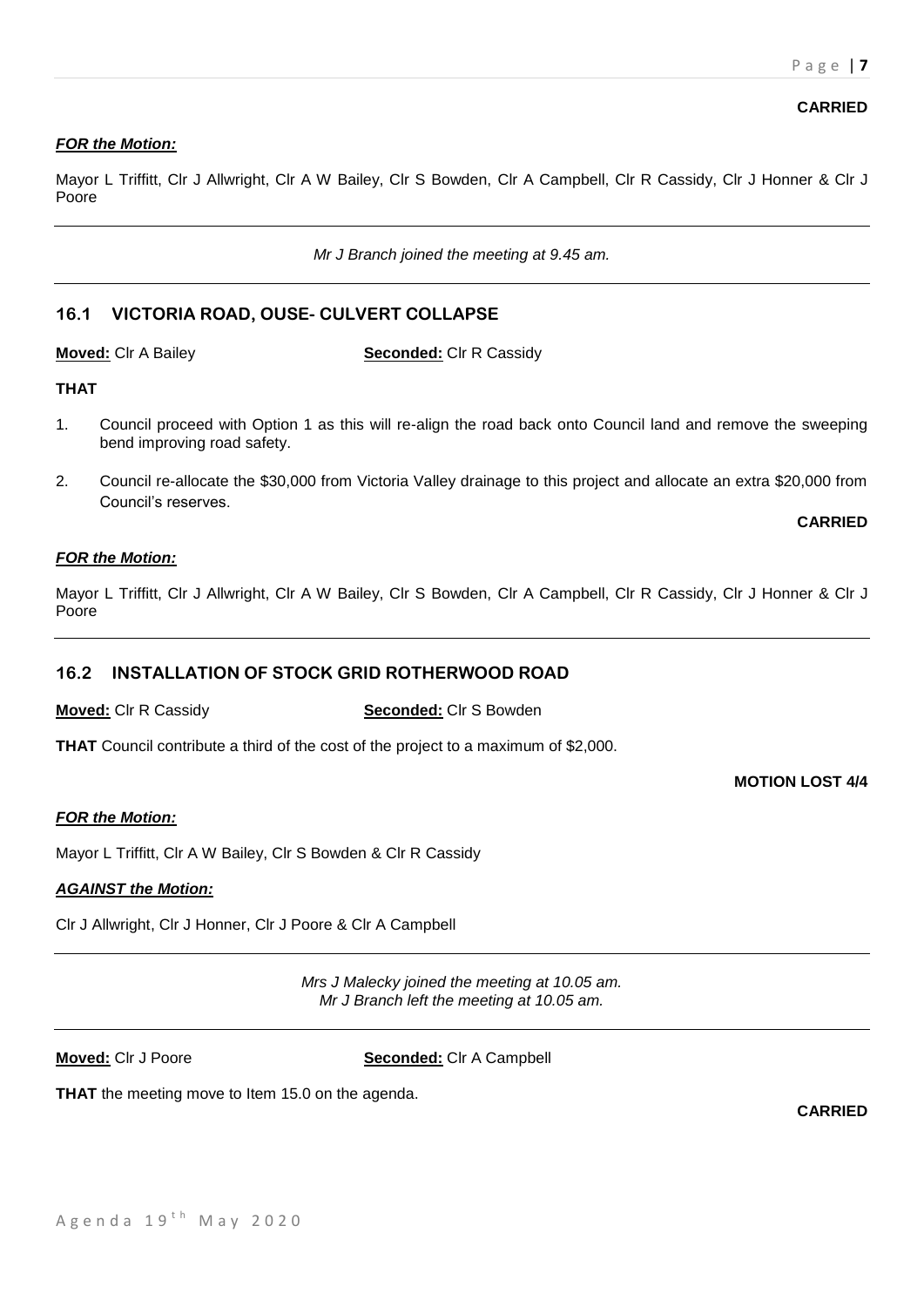**CARRIED**

#### *FOR the Motion:*

Mayor L Triffitt, Clr J Allwright, Clr A W Bailey, Clr S Bowden, Clr A Campbell, Clr R Cassidy, Clr J Honner & Clr J Poore

# **15.0 DEVELOPMENT & ENVIRONMENTAL SERVICES**

In accordance with Regulation 25(1) of the Local Government (Meeting Procedures) Regulations 2015, the Mayor advises that the Council intends to act as a Planning Authority under the Land Use Planning and Approvals Act 1993, to deal with the following items:

#### **Moved:** Clr J Honner **Seconded:** Clr S Bowden

**THAT** the Development & Environmental Services Report be received.

#### *FOR the Motion:*

Mayor L Triffitt, Clr J Allwright, Clr A W Bailey, Clr S Bowden, Clr A Campbell, Clr R Cassidy, Clr J Honner & Clr J Poore

# **15.1 DA2020/11 : DWELLING AND OUTBUILDING: CT21066/3 TODS CORNER ROAD, TODS CORNER**

#### **Moved:** Clr J Poore **Seconded:** Clr J Allwright

**THAT** the proposal is assessed to substantially comply with the requirements of the Central Highlands Interim Planning Scheme 2015 and so in accordance with section 57 of the Land Use Planning and Approvals Act 1993, the Planning Authority is recommended to approve the application for a dwelling and outbuilding at 280 Tods Corner Road, Tods Corner, Certificate of Title 143828/3, subject to the conditions below.

#### **Conditions**

General

- 1) The use or development must be carried out substantially in accordance with the application for planning approval, the endorsed drawings and with the conditions of this permit and must not be altered or extended without the further written approval of Council.
- 2) This permit shall not take effect and must not be acted on until 15 days after the date of receipt of this letter or the date of the last letter to any representor, which ever is later, in accordance with section 53 of the land Use Planning And Approvals Act 1993.

#### Approved Use

3) The outbuilding is approved as ancillary to the Residential use only and must not be used for any other purpose unless in accordance with a permit issued by Council or as otherwise permitted by Council's planning scheme.

#### External finishes

- 4) All external colours must have a light reflectance value not exceeding 40%.
- 5) All exposed metal surfaces are to be pre-coloured, or alternatively suitably painted if the item is not available in such a finish.

#### Services

6) The developer must pay the cost of any alterations and/or reinstatement to existing services, Council infrastructure or private property incurred as a result of the development. Any work required is to be specified or undertaken by the authority concerned.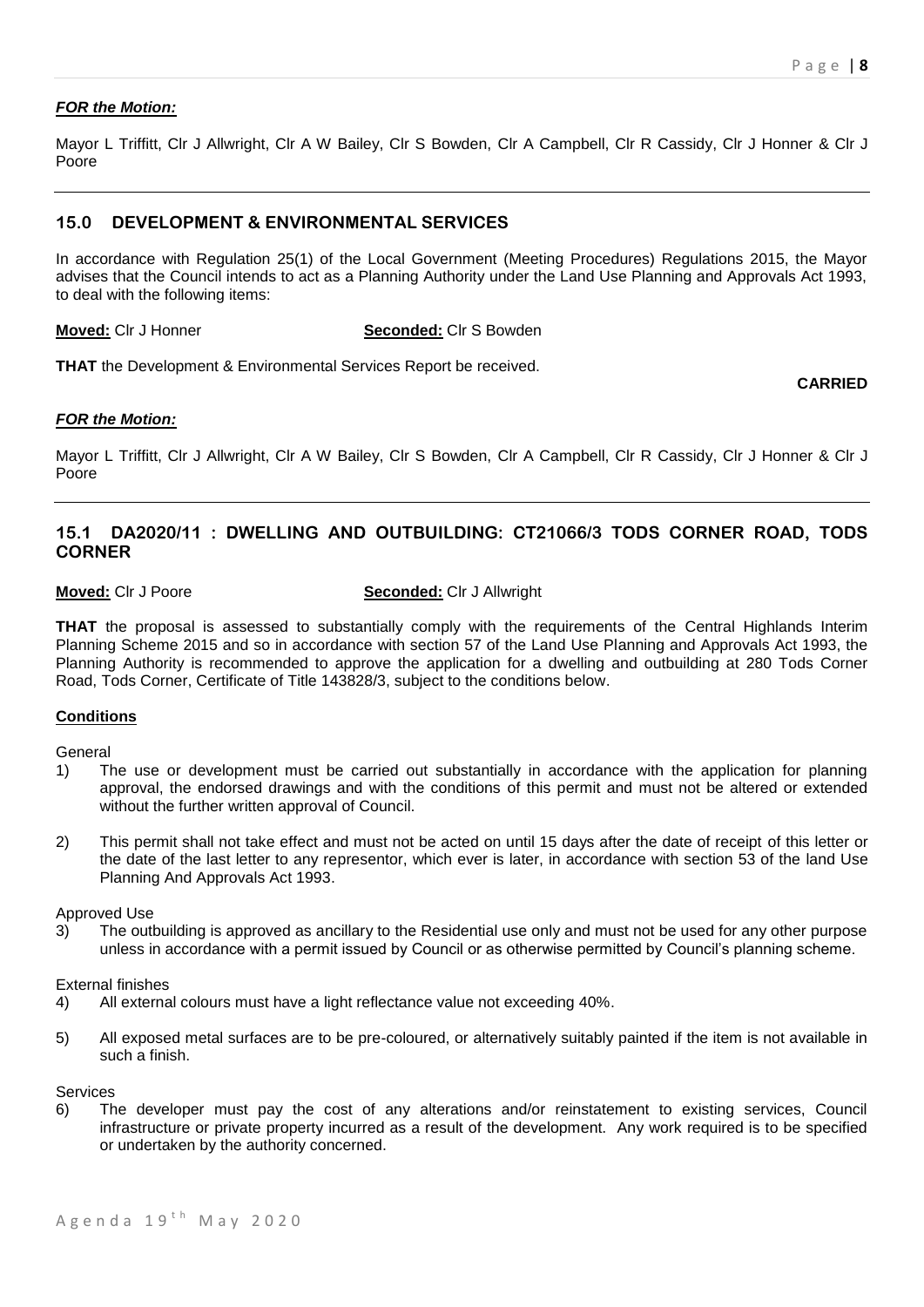#### Stormwater and wastewater

7) Drainage from the proposed development must be retained on site or drain to a legal discharge point to the satisfaction of Council's General Manager and in accordance with any requirements of the Building Act 2016.

#### Construction Amenity

- 8) The development must only be carried out between the following hours unless otherwise approved by the Council's Manager of Development and Environmental Services: Monday to Friday 7:00 a.m. to 6:00 p.m. Saturday 8:00 a.m. to 6:00 p.m. Sunday and State-wide public holidays 10:00 a.m. to 6:00 p.m.
- 9) All works associated with the development of the land shall be carried out in such a manner so as not to unreasonably cause injury to, or prejudice or affect the amenity, function and safety of any adjoining or adjacent land, and of any person therein or in the vicinity thereof, by reason of:
	- a. Emission of noise, artificial light, vibration, odour, fumes, smoke, vapour, steam, ash, dust, waste water, waste products, grit or otherwise.
	- b. The transportation of materials, goods and commodities to and from the land.
	- c. Obstruction of any public roadway or highway.
	- d. Appearance of any building, works or materials.
	- e. Any accumulation of vegetation, building debris or other unwanted material must be disposed of by removal from the site in an approved manner. No burning of such materials on site will be permitted unless approved in writing by the Council's Manager of Development and Environmental Services.
- 10) The developer must make good and/or clean any road surface or other element damaged or soiled by the development to the satisfaction of the Council's Manger of Works and Technical Services.

#### **The following advice applies to this permit:**

- a) This permit does not imply that any other approval required under any other legislation has been granted.
- b) The issue of this permit does not ensure compliance with the provisions of the Threatened Species Protection Act 1995. Further information is available from the Department of Primary Industries, Parks, Water and Environment.
- c) The issue of this permit does not ensure compliance with the provisions of the Aboriginal Heritage Act 1975. If any suspected Aboriginal heritage items are located during construction the provisions of the Act must be complied with.
- d) This permit is in addition to a building permit. Construction and site works must not commence until approval has been issued in accordance with the Building Act 2016.

# **CARRIED**

#### *FOR the Motion:*

Mayor L Triffitt, Clr J Allwright, Clr A W Bailey, Clr S Bowden, Clr A Campbell, Clr R Cassidy, Clr J Honner & Clr J Poore

# **15.2 DA2020/13: SUBDIVISION (2 LOTS): 16 FRANKLIN PLACE, HAMILTON**

#### **Moved:** Clr J Allwright **Seconded:** Clr A Bailey

**THAT** the proposal is assessed to substantially comply with the requirements of the Central Highlands Interim Planning Scheme 2015 and so in accordance with section 57 of the Land Use Planning and Approvals Act 1993, the Planning Authority is recommended to approve the application for a subdivision (2 lots) at 16 Franklin Place, Hamilton, subject to the conditions below.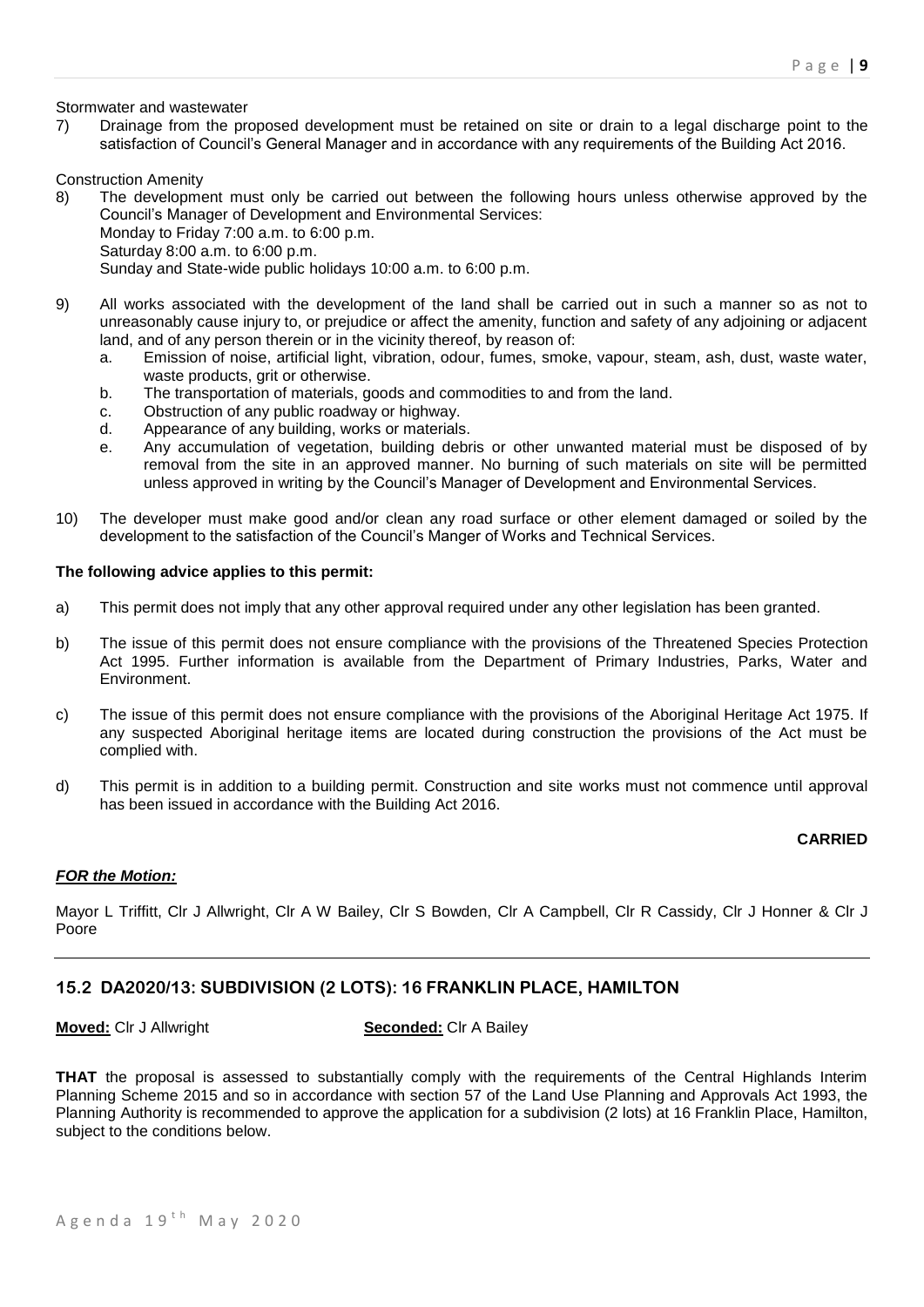#### **Conditions**

*General*

- 1) The subdivision layout or development must be carried out substantially in accordance with the application for planning approval, the endorsed drawings and with the conditions of this permit and must not be altered or extended without the further written approval of Council.
- 2) This permit shall not take effect and must not be acted on until 15 days after the date of receipt of this permit unless, as the applicant and the only person with a right of appeal, you notify Council in writing that you propose to commence the use or development before this date, in accordance with Section 53 of the Land Use Planning and Approvals Act 1993.

#### *Public Open Space Contribution*

- 3) Council requires that an amount equal to five percent (5%) of the unimproved value of Lot 1 must be provided as cash-in-lieu of public open space in accordance with the provisions of Section 117 of the Local Government (Building & Miscellaneous Provisions) Act 1993. The subdivider must obtain a valuation for the unimproved value of the subdivision from a registered Valuer.
- 4) The cash-in-lieu of public open space must be in the form of a direct payment made before the sealing of the final plan of survey.

#### *Services*

- 5) The Subdivider must pay the cost of any alterations and/or reinstatement to existing services, Council infrastructure or private property incurred as a result of the proposed subdivision works. Any work required is to be specified or undertaken by the authority concerned.
- 6) Electrical and telecommunications services must be provided to each lot in accordance with the requirements of the responsible authority and the satisfaction of Council's Senior Planner.

#### *Access to Lot 1*

7) A separate access for Lot 1 from the carriageway of the road onto the subject land must be provided prior to sealing the final plan. The access must have a minimum width of 3.6 metres at the property boundary and be located and constructed in accordance with the standards shown on standard drawings SD 1003 and SD 1012 prepared by the IPWE Aust. (Tasmania Division), to the satisfaction of Council's Works Manager.

#### *Easements*

8) Easements must be created over all drains, pipelines, wayleaves and services in accordance with the requirements of the Council's Municipal Engineer. The cost of locating and creating the easements shall be at the subdivider's full cost.

#### *TasWater*

9) Pursuant to the Water and Sewerage Industry Act 2008 (TAS) Section 56P (2) (b) TasWater impose conditions on the permit as per Form PL05P (attached).

#### *Final plan*

- 10) A final approved plan of survey and schedule of easements as necessary, together with one copy, must be submitted to Council for sealing. The final approved plan of survey must be substantially the same as the endorsed plan of subdivision and must be prepared in accordance with the requirements of the Recorder of Titles.
- 11) A fee of \$210.00, or as otherwise determined in accordance with Council's adopted fee schedule, must be paid to Council for the sealing of the final approved plan of survey.
- 12) All conditions of this permit, including either the completion of all works and maintenance or payment of security in accordance with this permit, must be satisfied before the Council seals the final plan of survey for each stage.
- 13) It is the subdivider's responsibility to notify Council in writing that the conditions of the permit have been satisfied and to arrange any required inspections.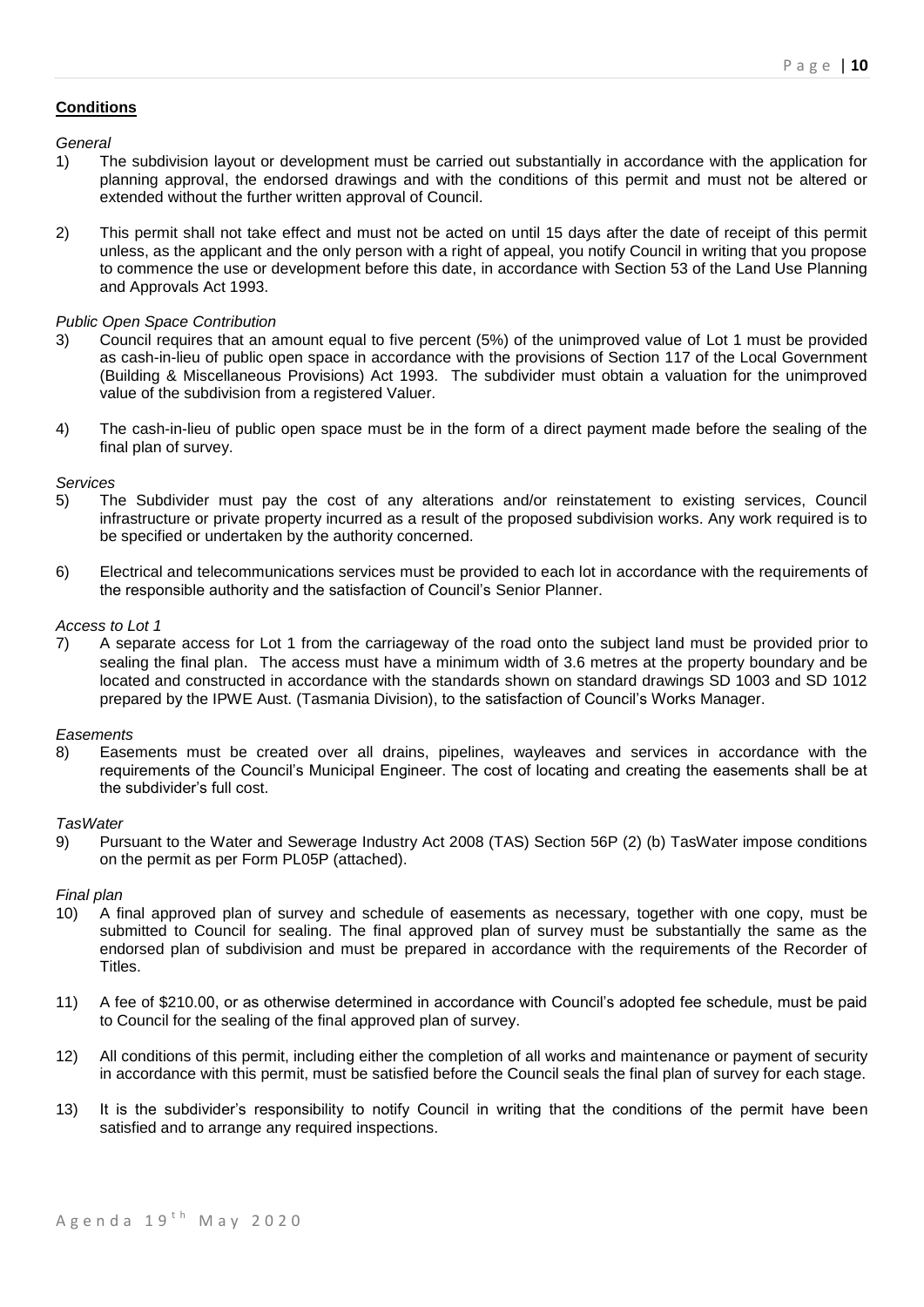### **The following advice applies to this permit:**

- a) This permit does not imply that any other approval required under any other legislation has been granted.
- b) If you notify Council that you intend to commence the use or development before the date specified above you forfeit your right of appeal in relation to this permit.

#### **CARRIED**

#### *FOR the Motion:*

Mayor L Triffitt, Clr J Allwright, Clr A W Bailey, Clr S Bowden, Clr A Campbell, Clr R Cassidy, Clr J Honner & Clr J Poore

**15.3 DA2019/88: HOTEL INDUSTRY –DEMOLITION OF EXISTING AND CONSTRUCTION OF A NEW HOTEL; VISITOR ACCOMMODATION – DEMOLITION OF EXISTING AND CONSTRUCTION OF NEW LODGES, HUTS, CARAVAN PARK, CAMPING GROUND AND ASSOCIATED FACILITIES AND GENERAL RETAIL AND HIRE –DEMOLITION OF EXISTING SHOP AND CONSTRUCTION OF NEW RETAIL OUTLETS AND ASSOCIATED ACCESS WORKS, PARKING, LANDSCAPING AND ANCILLARY INFRASTRUCTURE: 3096 MARLBOROUGH ROAD, MIENA** 

# **Moved:** Clr R Cassidy **Seconded:** Clr J Honner

**THAT** the proposal is assessed to substantially comply with the requirements of the Central Highlands Interim Planning Scheme 2015 and so in accordance with section 57 of the Land Use Planning and Approvals Act 1993, the Planning Authority is recommended to approve the application for DA2019/88 – Hotel Industry: Demolition of Existing & Construction of a New Hotel; Visitor accommodation: Demolition of Existing and Construction of new Lodges, Huts, Caravan Park, Camping Ground & Associated Facilities and General Retail & Hire: Demolition of Existing Shop and Construction of New Retail Outlets and associated access works, parking, a landscaping and ancillary infrastructure at 3096 Marlborough Road, Miena,, subject to the conditions below.

# **Recommended Conditions**

#### **General**

- 1) The use or development must be carried out substantially in accordance with the application for planning approval, the endorsed drawings and with the conditions of this permit and must not be altered or extended without the further written approval of Council.
- 2) This permit shall not take effect and must not be acted on until 15 days after the date of receipt of this letter or the date of the last letter to any representor, which ever is later, in accordance with section 53 of the land Use Planning and Approvals Act 1993.
- 3) The development must proceed in the order of stages shown on the endorsed plans unless otherwise agreed in writing by Council's Senior Planning Officer.
- 4) Prior to the commencement of works or application for building and plumbing approval, the developer must provide Council's General Manager with the following documents for approval. Once approved the documents will form part of the permit.
	- a. A Stormwater Management Report prepared by a suitably qualified person detailing how stormwater from the site (including around the fuel dispensing areas) will be managed and disposed of including conveyance, treatment, reuse, and detention.
	- b. An Environmental Site Assessment (ESA) prepared by a suitably qualified person to understand if the existing Underground Petroleum Storage Systems (UPSS) infrastructure has been compromised overtime. This must include invasive soil investigation in the vicinity of the underground storage tanks plus the area surrounding the generator where hydrocarbon containing fuels may have been spilt. Soil surrounding the informal waste dumps should also be tested.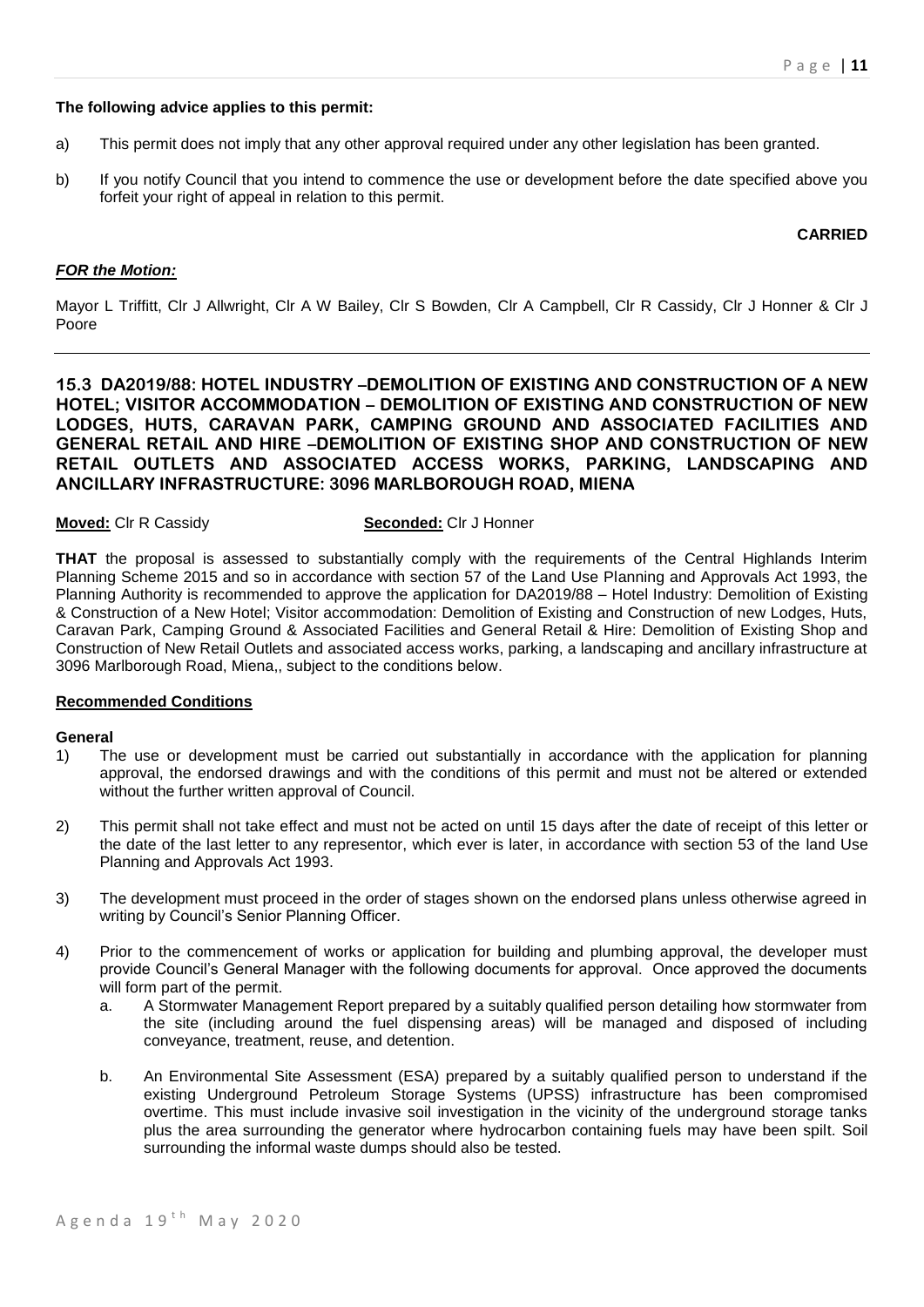The bore water system should be tested for yield, plus draw down, and further tested for quality parameters including bacteria to determine if the effluent ponds, surface contamination from animals or other sources are impacting water quality.

The assessment must include any measures required to remediate the site.

c. A wastewater report addressing wastewater disposal for each part of the proposal.

#### **External finishes**

- 5) All external colours must have a light reflectance value not exceeding 40%.
- 6) All exposed metal surfaces are to be pre-coloured, or alternatively suitably painted if the item is not available in such a finish.

#### **Agreements**

- 7) Unless otherwise agreed by the General Manager, an agreement pursuant to Part 5 of the *Land Use Planning and Approvals Act 1993* must be entered into, prior to the use commencing, to the effect that:
	- a. stormwater treatment and retention systems must be maintained to ensure quality is maintained and water is conveyed so as not to create any nuisance to adjacent properties.

*Advice: If the Stormwater Management Report (condition 4) identifies that all stormwater can be captured and disposed of onsite, this agreement will not be necessary.*

8) Agreement(s) made pursuant to Part 5 of the *Land Use Planning and Approvals Act 1993* must bind the current owner and his/her successors in title and must be prepared on a blank instrument form and registered with the Recorder of Titles in accordance with Section 78 of the *Land Use Planning and Approvals Act 1993* by the applicant at no cost to Council.

#### **Department of State Growth**

- 9) Prior to works commencing, or application for Building or Plumbing approval, the developer must obtain consent of the Minister under Section 16 of the Roads and Jetties Act 1935 to undertake works within the State road reservation.
	- *Advice: For further information please visit http://www.transport.tas.gov.au/road/permits or contact [permits@stategrowth.tas.gov.au](mailto:permits@stategrowth.tas.gov.au)*

*On sealed State roads all new accesses must be sealed from the road to the property boundary as a minimum.* 

*A single access serving multiple properties must be constructed with sufficient width to enable vehicles to enter and leave the roadway simultaneously.* 

*Pursuant to Section 16 of the Roads and Jetties Act 1935, where a vehicle access has been constructed from land to a State highway or subsidiary road, the owner of that land is responsible for the maintenance and repair of the whole of the vehicular access.*

- 10) Prior to works commencing, or application for Building or Plumbing approval, the developer must obtain consent of the Minister under Section 17B of the Roads and Jetties Act 1935 to concentrate and discharge drainage to the State road reserve.
	- *Advice: The proponent must submit a drainage plan, including catchment area, flows and drainage design for any area discharging to the State road reserve. If any enlargement of the existing State road drainage infrastructure is required in order to carry any additional drainage, these works must be undertaken under the supervision and to the satisfaction of an officer designated by the Minister. If such works are required, the costs associated with the works will be payable by the proponent. The proponent is responsible for the ongoing maintenance of their own infrastructure. For further information please contact Road Assets at [roadassets.utilities@stategrowth.tas.gov.au](mailto:roadassets.utilities@stategrowth.tas.gov.au)*

#### **Services**

11) The developer must pay the cost of any alterations and/or reinstatement to existing services, Council infrastructure or private property incurred as a result of the development. Any work required is to be specified or undertaken by the authority concerned.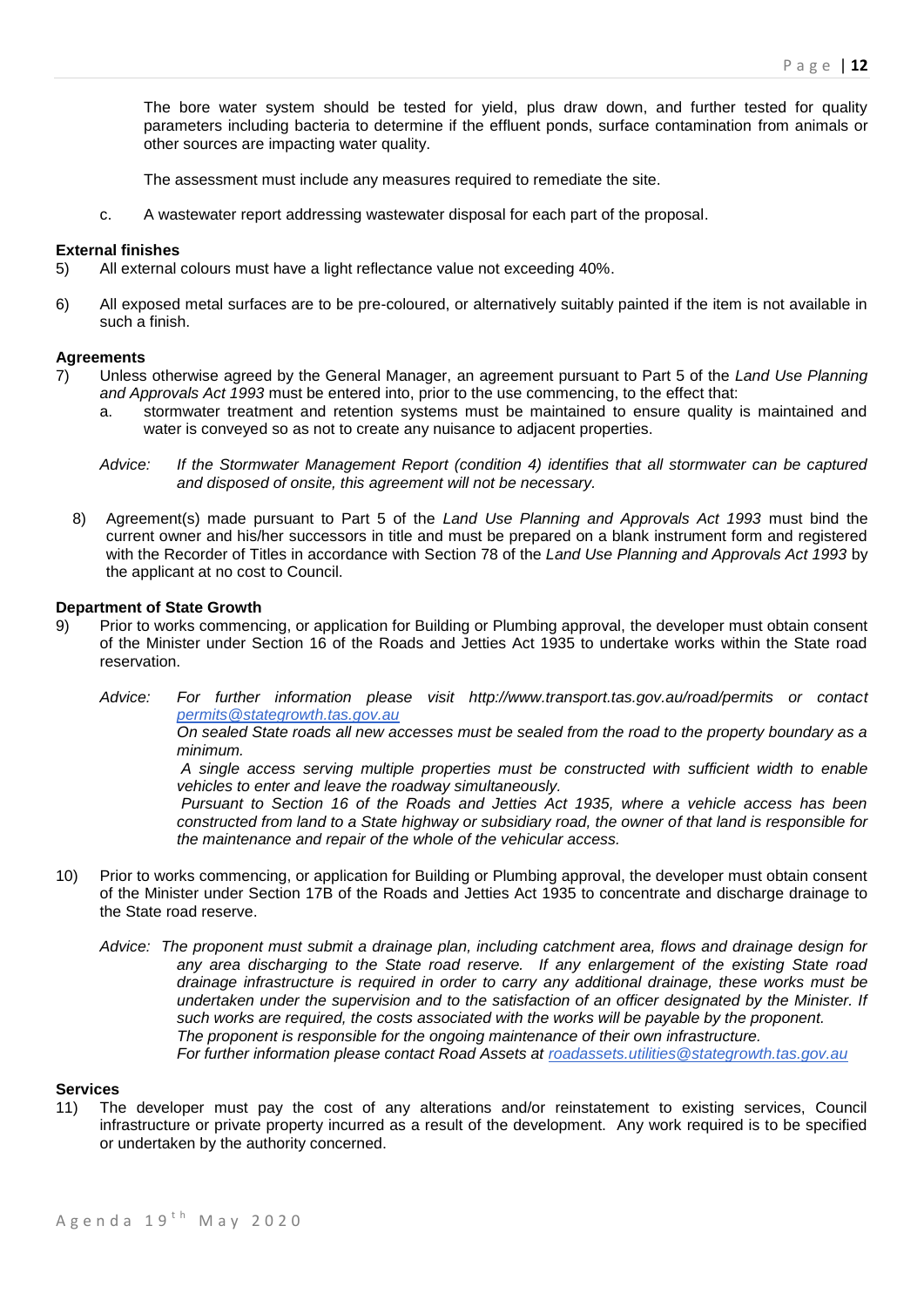### **Parking and Access**

- 12) The siting of vehicular accesses and car parking spaces must generally accord with the endorsed documents.
- 13) The number of parking spaces must be no less than that shown on the endorsed plans and specified in Traffic Impact Assessment.
- 14) The existing vehicular access to Marlborough Road must be upgraded to a minimum BAR standard in accordance with the Traffic Impact Assessment, Australian Standards and to the requirements of the Department of State Growth.
- 15) The proposed new vehicular access to Marlborough Road must be provided in accordance with the Traffic Impact Assessment, Australian Standards and to the requirements of the Department of State Growth.
- 16) Vehicular accesses from the development site to Marlborough Road must be sealed for a minimum distance of 10m from the edge of the seal along Marlborough Road.
- 17) Parking and vehicle circulation roadways and pedestrian paths serving 5 or more car parking spaces, used outside daylight hours, must be provided with lighting in accordance with clause 3.1 "Basis of Design" and clause 3.6 "Car Parks" in AS/NZS 1158.3.1:2005 Lighting for roads and public spaces Part 3.1: Pedestrian area (Category P) lighting, or as otherwise approved by Council's General Manager.
- 18) Unless approved otherwise by Council's General Manager the internal driveways and areas set-aside for parking and associated access and turning must be provided in accordance with Standards Australia (2004): Australian Standard AS 2890.1 - 2004 – Parking Facilities Part 1: Off Street Car Parking; Standards Australia, Sydney, Standards Australia (2002): Australia Standard AS 2890.2 – 2002, Parking facilities - Part 2: Off-Street, Commercial vehicle facilities, Sydney and include all of the following;
	- (a) Constructed with a durable all weather pavement.
	- (b) Drained to an approved stormwater system.
	- (c) On site turning<br>(d) Provision for tw
	- Provision for two way traffic.
- 19) The internal driveways and areas set-aside for parking and associated access and turning must be designed, constructed and maintained to avoid dust or mud generation, erosion and sediment transfer off site or destabilisation of the soil on site or on adjacent properties to the standard required by Council's General Manager.
- 20) The forecourt around the fuel dispensing area must be sealed and drained to the satisfaction of Council's General Manager.
- 21) Detailed plans of all parking and access works required by this permit (including access to the Marlborough Road) must be submitted to Council prior to the commencement of works or application for Building approval. The plans must be prepared and certified by a qualified civil engineer or other person approved by Council's General Manager and include:
	- pavement details,
	- design surface levels and gradients,
	- drainage.
	- turning paths,
	- dimensions,
	- line marking,
	- signage,
	- pedestrian access,
		- lighting

and shall form part of the permit when approved.

- 22) The completed parking and associated turning areas and access must be certified by a practicing civil engineer to the effect that they have been constructed in accordance with the endorsed drawings and specifications approved by Council before the use commences.
- 23) All areas set-aside for parking and associated turning, and access must be completed before the use commences and must continue to be maintained to the satisfaction of the Council's General Manager.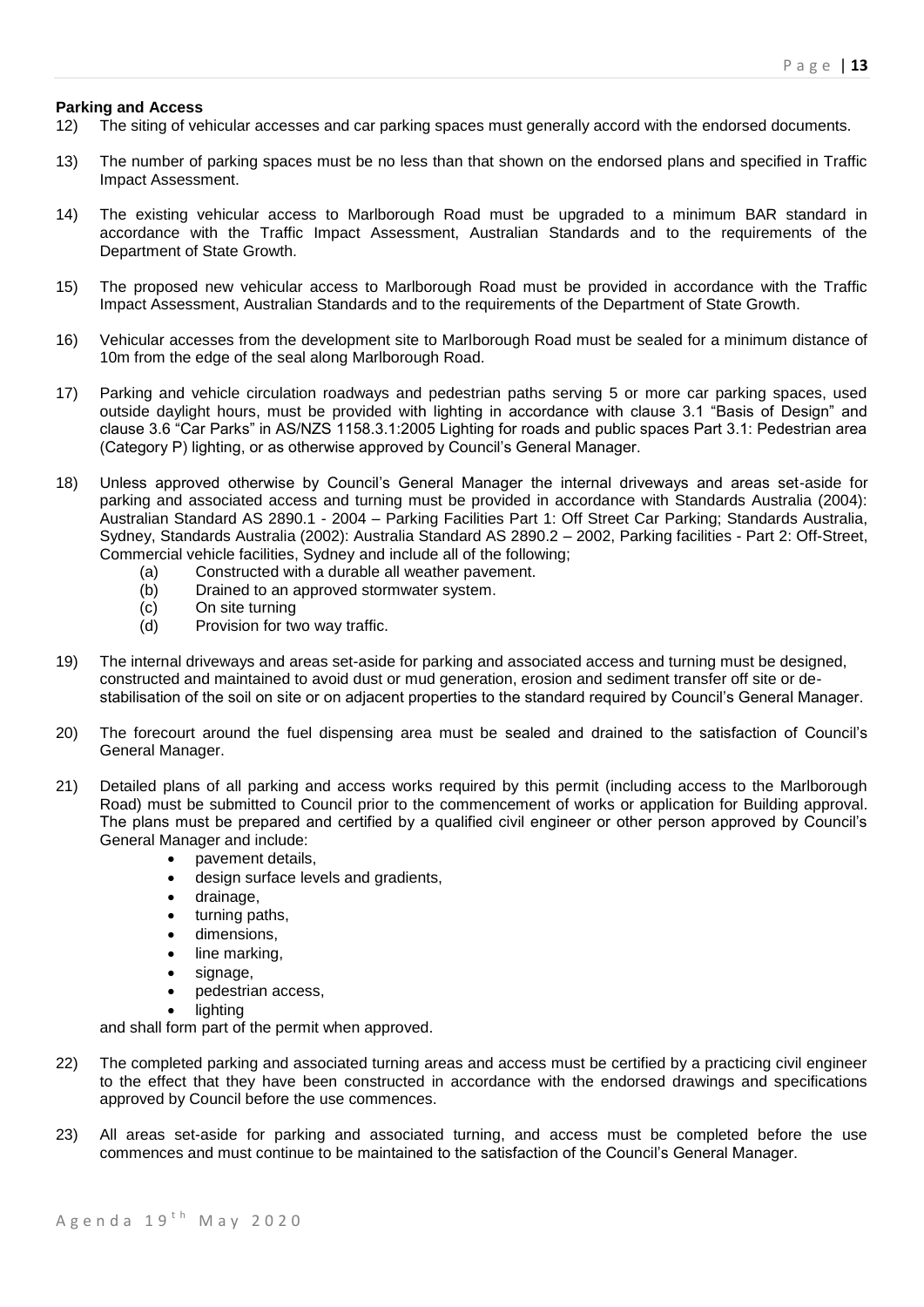- 24) The forecourt around the fuel dispensing area must be sealed and drained to the satisfaction of Councils General Manager.
- 25) Prior to the use commencing the available sight distance to the south along Highland Lakes Road for a vehicle turning right into Marlborough Road must be improved via the removal of vegetation to provide a sight distance for all turning traffic of 180m, as recommended by the TIA.

*Advice: The proponent should contact the Department of State Growth to arrange completion of this work.*

#### **Stormwater**

- 26) Drainage from the proposed development must drain to a legal discharge point to the satisfaction of Council's General Manager and in accordance with the Building Act 2016.
- 27) The Developer is to incorporate Water Sensitive Urban Design Principles into the development for the treatment and disposal of stormwater. These Principles will be in accordance with the Water Sensitive Urban Design Procedures for Stormwater Management in Southern Tasmania and to the satisfaction of the Council's General Manager.
- 28) The developer must provide a minor stormwater drainage system designed to comply with all of the following:
	- a. be able to accommodate a storm with an ARI of 20 years when the land serviced by the system is fully developed;
	- b. stormwater runoff will be no greater than pre-existing runoff or any increase can be accommodated within existing or upgraded public stormwater infrastructure
- 29) The developer is to provide a major stormwater drainage system designed to accommodate a storm with an ARI of 100 years.
- 30) The driveways must be drained to minimise surface runoff over the footpath or to the adjoining road in accordance with the requirements of the General Manager and a Plumbing Permit issued by the Permit Authority in accordance with the Building Act 2016.
- 31) Prior to works commencing, or application for Building or Plumbing approval,, detailed plans and calculations of the stormwater drainage system, including treatment, retention and outfalls must be prepared by a suitably qualified civil engineer and be submitted to Council for approval. Once approved the plans shall form part of the permit.
- 32) The completed stormwater retention and treatment elements must be certified by a practicing civil engineer to the effect that they have been constructed in accordance with the endorsed drawings and specifications approved by Council before the use commences.

#### **Protection of water quality**

- 33) Before any work commences a soil and water management plan (SWMP) prepared in accordance with the guidelines *Soil and Water Management on Building and Construction Sites*, by the Derwent Estuary Programme and NRM South, must be approved by Council's General Manager. The SWMP shall form part of this permit when approved.
- 34) Before any work commences install temporary run-off, erosion and sediment controls in accordance with the recommendations of the approved SWMP and maintain these controls at full operational capacity until the land is effectively rehabilitated and stabilised after completion of the development in accordance with the guidelines *Soil and Water Management on Building and Construction Sites*, by the Derwent Estuary Programme and NRM South and to the satisfaction of Council's General Manager.

# **Construction amenity**

- 35) The development must only be carried out between the following hours unless otherwise approved by the Council's Manager Strategic Planning:
	- Monday to Friday **Figure 1.1 and T** 200 a.m. to 6:00 p.m. Saturday 8:00 a.m. to 6:00 p.m.
	- Sunday and State-wide public holidays 10:00 a.m. to 6:00 p.m.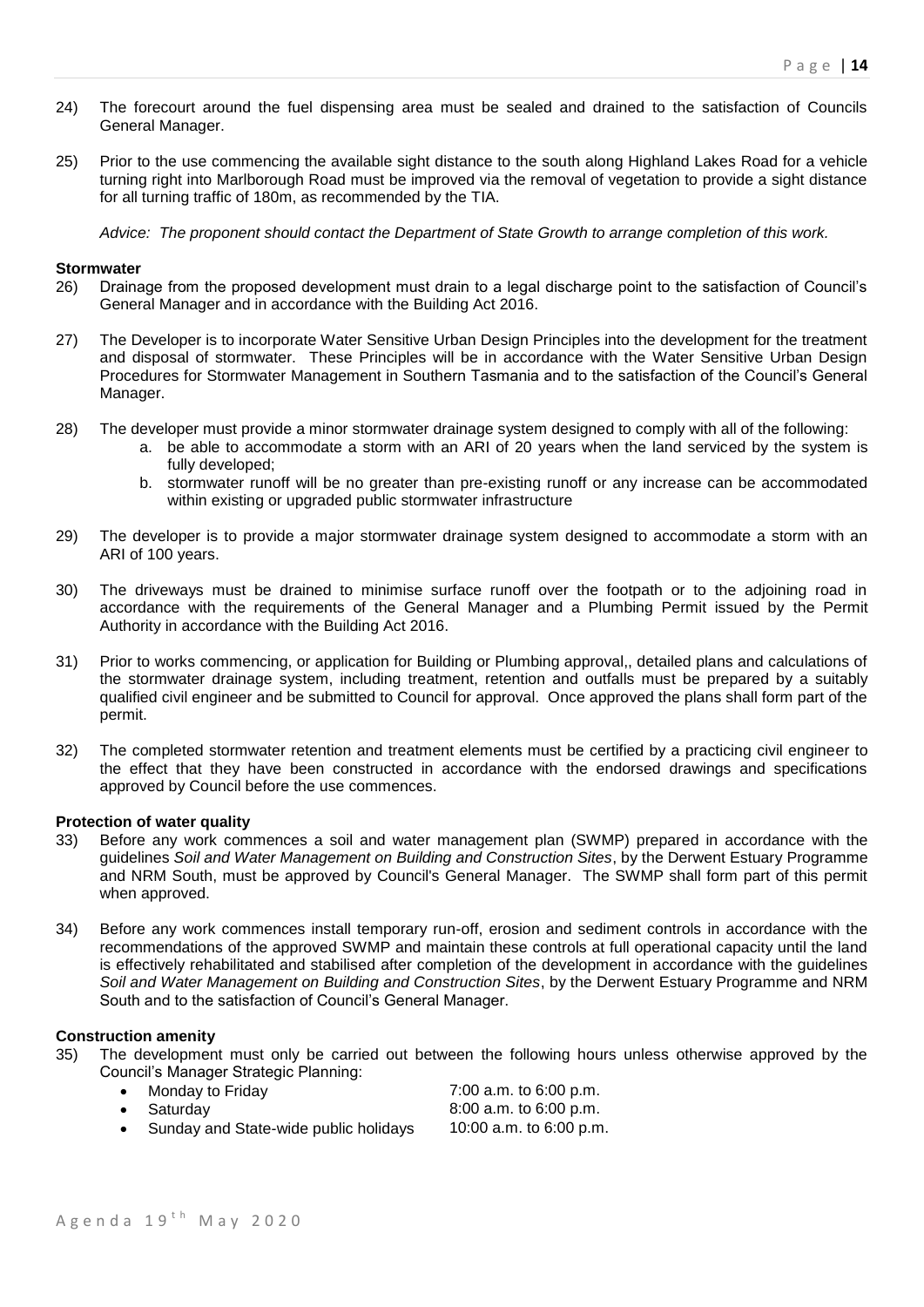- 36) All works associated with the development of the land shall be carried out in such a manner so as not to unreasonably cause injury to, or prejudice or affect the amenity, function and safety of any adjoining or adjacent land, and of any person therein or in the vicinity thereof, by reason of:
	- (a) Emission of noise, artificial light, vibration, odour, fumes, smoke, vapour, steam, ash, dust, waste water, waste products, grit or otherwise.
	- (b) The transportation of materials, goods and commodities to and from the land.
	- (c) Obstruction of any public footway or highway.
	- (d) Appearance of any building, works or materials.
- 37) Any accumulation of vegetation, building debris or other unwanted material must be disposed of by removal from the site in an approved manner. No burning of such materials on site will be permitted unless approved in writing by the Council's Manager Strategic Planning.
- 38) Public roadways or footpaths must not be used for the storage of any construction materials or wastes, for the loading/unloading of any vehicle or equipment; or for the carrying out of any work, process or tasks associated with the project during the construction period.
- 39) The developer must make good and/or clean any footpath, road surface or other element damaged or soiled by the development to the satisfaction of the Council's Municipal Engineer.

#### **The following advice applies to this permit:**

- a) This permit does not imply that any other approval required under any other legislation has been granted.
- b) A separate permit is required for any signs unless otherwise exempt under Council's planning scheme.
- c) The issue of this permit does not ensure compliance with the provisions of the Threatened Species Protection Act 1995. Further information is available from the Department of Primary Industries, Parks, Water and Environment.
- d) The issue of this permit does not ensure compliance with the provisions of the Aboriginal Heritage Act 1975. If any suspected Aboriginal heritage items are located during construction the provisions of the Act must be complied with.
- e) This permit is in addition to a building permit. Construction and site works must not commence until approval has been issued in accordance with the Building Act 2016.

# **CARRIED**

# *FOR the Motion:*

Mayor L Triffitt, Clr J Allwright, Clr A W Bailey, Clr S Bowden, Clr A Campbell, Clr R Cassidy, Clr J Honner & Clr J Poore

*Ms J Tyson left the meeting at 10.20 am.*

# **15.4 DEVELOPMENT AND ENVIRONMENTAL SERVICES FEES AND CHARGES REGISTER REVIEW**

**Moved:** Clr J Poore **Seconded:** Clr R Cassidy

**THAT** pursuant to Section 205 of the Local Government Act 1993, Council resolve to adopt the Development and Environmental Services fees and charges register 2020/2021 and for it to take effect commencing 1 July 2020.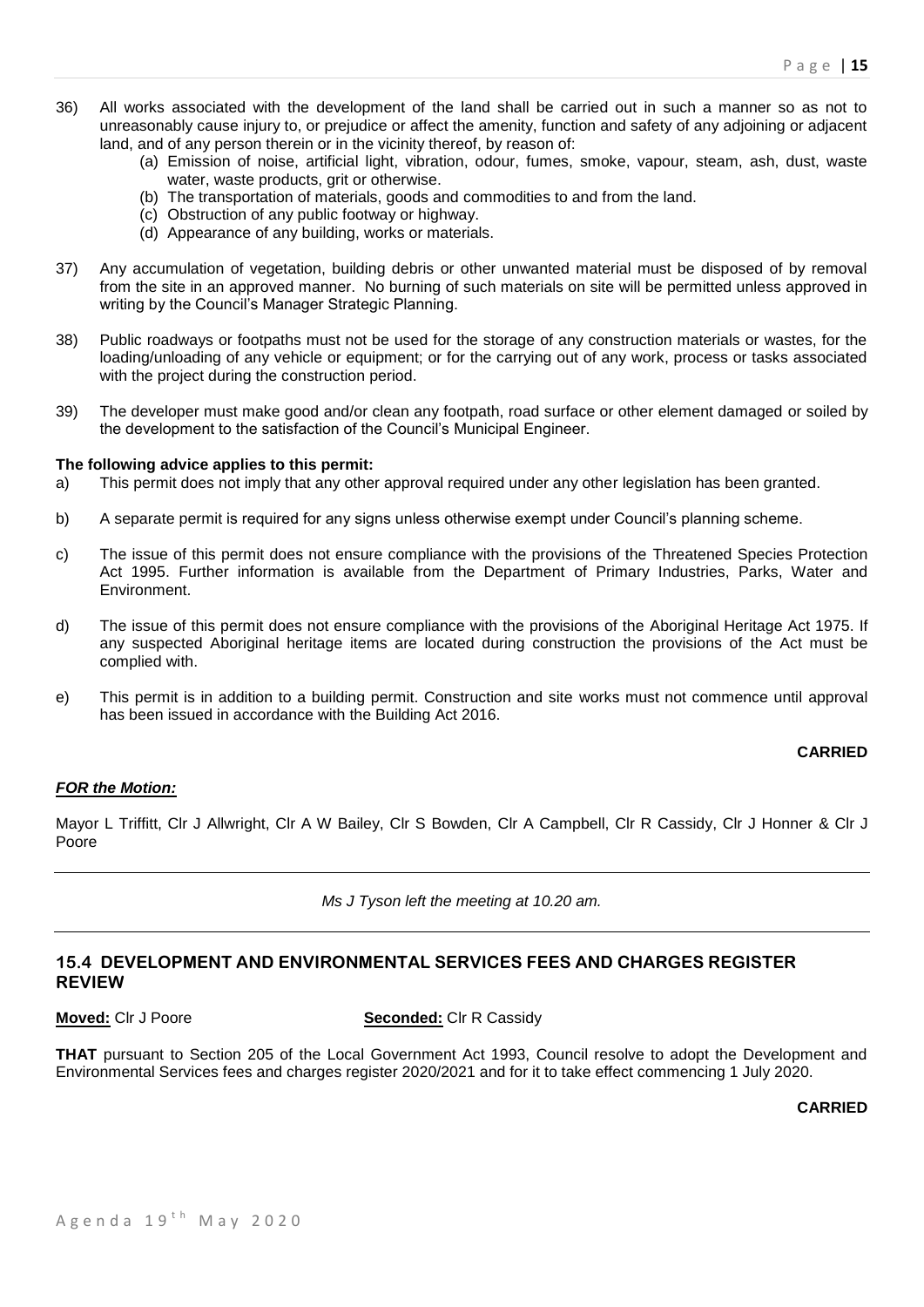# *FOR the Motion:*

Mayor L Triffitt, Clr J Allwright, Clr A W Bailey, Clr S Bowden, Clr A Campbell, Clr R Cassidy, Clr J Honner & Clr J Poore

# **15.5 DOG REGISTRATION SCHEDULE OF FEES**

**Moved:** Clr J Poore **Seconded:** Clr A Campbell

**THAT** Council adopt the following Dog Registration Schedule of Fees and Charges for the 2020/2021 period:

|                                                                                               | 2020/2021            |                         |
|-----------------------------------------------------------------------------------------------|----------------------|-------------------------|
| <b>Description</b>                                                                            | Paid by 31 July 2020 | Paid after 31 July 2020 |
| Domestic Dog (Desexed)                                                                        | \$22.00              | \$42.00                 |
| Domestic Dog (not Desexed)                                                                    | \$42.00              | \$72.00                 |
| Pensioner (1 <sup>st</sup> dog only)                                                          | \$12.00              | \$22.00                 |
| Working Dog (used for the purpose of working farm stock)                                      | \$12.00              | \$22.00                 |
| Hunting Dog (used to flush game)                                                              | \$12.00              | \$22.00                 |
| Greyhound (TGRA registered)                                                                   | \$12.00              | \$22.00                 |
| Registered Breeding Dog (TCA Registered & Dog Owner<br>holding current membership of the TCA) | \$12.00              | \$22.00                 |
| Special Assistance Dog (Guide Dog / Hearing Dog)                                              | Nil                  | Nil                     |
| <b>Declared Dangerous Dog</b>                                                                 | \$1000.00            | \$1500.00               |
| Kennel Licence Application Fee                                                                |                      | \$52.00                 |
| Kennel Licence Renewal Fee                                                                    | \$32.00              |                         |
| Impounding Reclaim Fee (First Offence)                                                        | \$22.00              |                         |
| Impounding Reclaim Fee (Subsequent Offences)                                                  | \$42.00              |                         |
| Pound Maintenance Fee                                                                         | \$12.00 per day      |                         |
| Replacement Tag (Metal Lifetime Tag)                                                          | \$6.00               |                         |
| Dog Surrender Fee                                                                             | \$100.00             |                         |
| Formal Notice of Complaint Fee                                                                | \$50.00 (Refundable) |                         |

#### **CARRIED**

# *FOR the Motion:*

Mayor L Triffitt, Clr J Allwright, Clr A W Bailey, Clr S Bowden, Clr A Campbell, Clr R Cassidy, Clr J Honner & Clr J Poore

# **15.6 DES BRIEFING REPORT**

#### **PLANNING PERMITS ISSUED UNDER DELEGATION**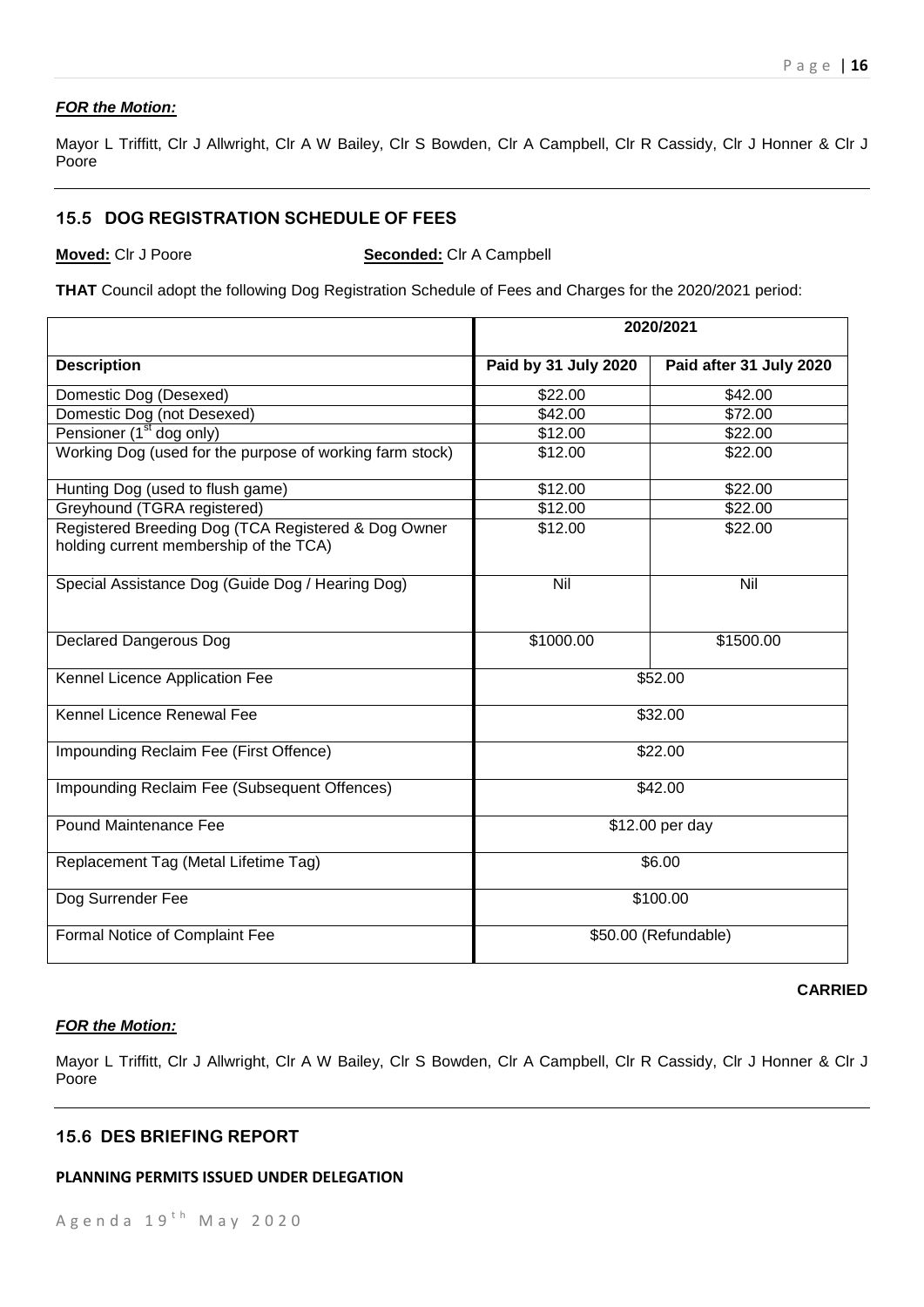**CARRIED**

The following planning permits have been issued under delegation during the past month.

#### **NO PERMIT REQUIRED**

| DA NO.       | <b>APPLICANT</b> | <b>LOCATION</b>          | <b>PROPOSAL</b> |
|--------------|------------------|--------------------------|-----------------|
| 2020 / 00018 | SS&WJKing        | 23 Reynolds Neck Road,   | Garage          |
|              |                  | Reynolds Neck            |                 |
| 2020 / 00019 | W B Triffett     | 6706 Lyell Highway, Ouse | Shed            |

Noted

**Moved:** Clr R Cassidy **Seconded:** Clr J Poore

**THAT** the meeting move to Item 17.7 on the agenda.

# *FOR the Motion:*

Mayor L Triffitt, Clr J Allwright, Clr A W Bailey, Clr S Bowden, Clr A Campbell, Clr R Cassidy, Clr J Honner & Clr J Poore

# **17.7 COVID-19 SAFETY PLAN**

**Moved:** Clr A Campbell **Seconded:** Clr J Poore

**THAT** in response to the COVID-19 pandemic,

- 1. Council notes the Cleaning Regime Offices and Works Depot due to COVID-19;
- 2. Council notes the Cleaning Regime Parks and Public Buildings due to COVID-19;
- 3. Council agrees to be part of the register for COVID ready window stickers and poster once their COVID-19 Safety Plan is developed and in place. These stickers or posters will provide the Tasmanian community with confidence that Council is prepared to manage and respond to COVID-19;
- 4. Safety Plan for access to Playgrounds across the municipality, which includes additional signage due to COVID-19, implement and maintain an additional cleaning schedule during the COVID-19 pandemic, and monitor of compliance with breaches reported to Tasmania Police;
- 5. While developing Council COVID-19 Safety Plans the Development & Environmental Manager and Environmental Health Officer will consider how to manage the risks of a person contracting or spreading COVID-19 in public places within the municipality, develop cleaning schedules for each public area / building, determine the signage requirements and determine how Council should monitor for compliance of COVID-19 to ensure the organisation meets the minimum standards within the new regulations under the Work Health and Safety Act 2012. If risks levels increase in public places within the municipality a third party risk assessment should be undertaken by an Occupational Hygienist.

# **CARRIED**

# *FOR the Motion:*

Mayor L Triffitt, Clr J Allwright, Clr A W Bailey, Clr S Bowden, Clr A Campbell, Clr R Cassidy, Clr J Honner & Clr J Poore

Agenda  $19<sup>th</sup>$  May 2020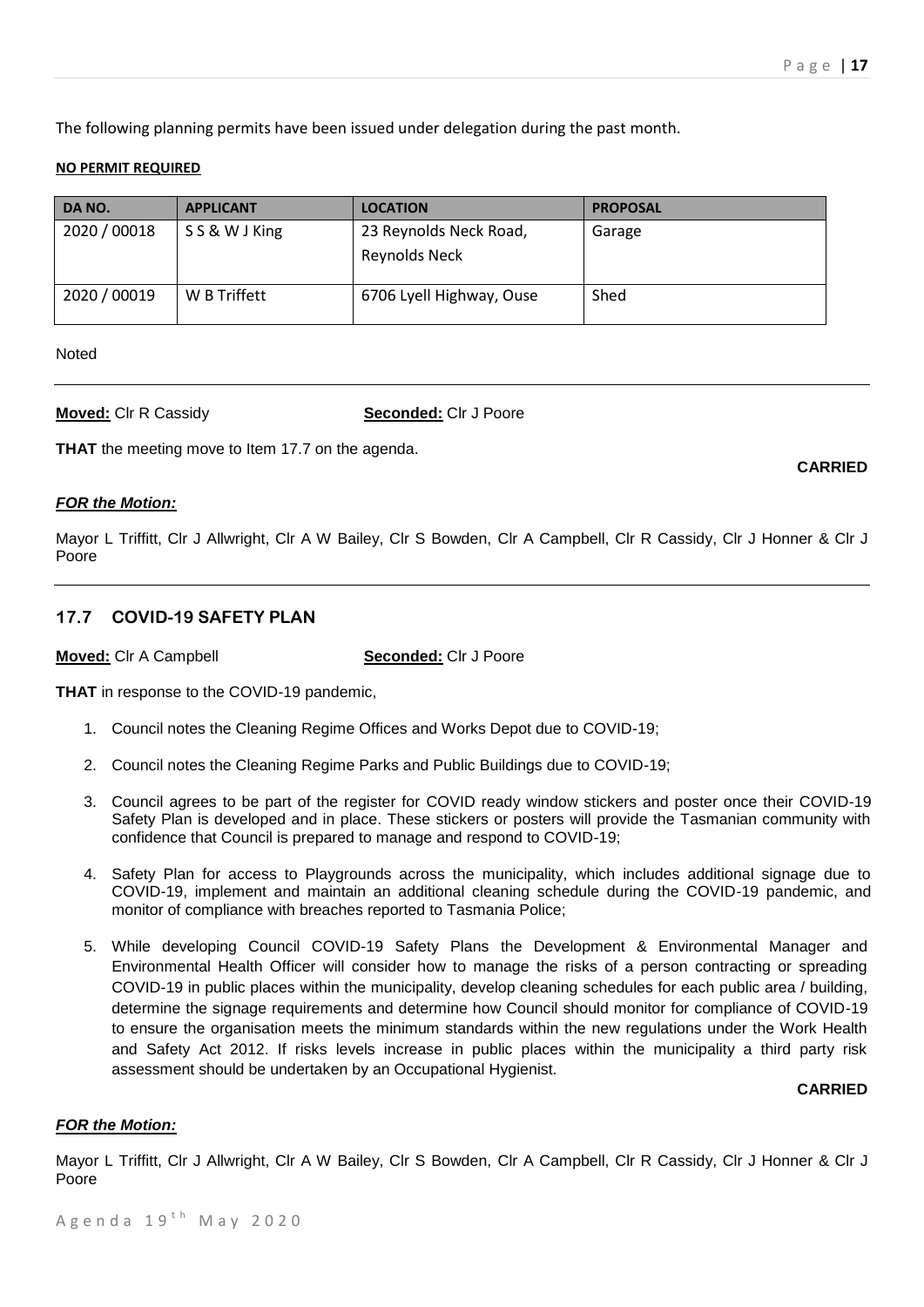# *Ms J Malecky left the meeting at 11.40 am The meeting was adjourned at 11.40 am and resumed at 11.55 am*

# **17.0 ADMINISTRATION**

# **17.1 LETTER FROM AUSTRALIAN SERVICES UNION**

**Moved:** Clr J Honner **Seconded:** Clr J Poore

**That** the correspondence received from the ASU and the General Manager's response be noted.

#### *FOR the Motion:*

Mayor L Triffitt, Clr J Allwright, Clr A W Bailey, Clr S Bowden, Clr A Campbell, Clr R Cassidy, Clr J Honner & Clr J Poore

# **17.2 REMISSIONS UNDER DELEGATION**

**Moved:** Clr A Bailey **Seconded:** Clr J Poore

**That** Council note the remissions granted by the General Manager under delegation.

#### *FOR the Motion:*

Mayor L Triffitt, Clr J Allwright, Clr A W Bailey, Clr S Bowden, Clr A Campbell, Clr R Cassidy, Clr J Honner & Clr J Poore

# **17.3 RENTAL STEPPES ACCOMMODATION PADDOCK**

**Moved:** Clr A Bailey **Seconded:** Clr J Honner

**THAT** Janet and Robert Monks be granted two years rental of the old Steppes Accommodation paddock from 1<sup>st</sup> July 2020 on the same fencing and grazing conditions as previously for an annual fee of \$10.00, and that they be advised that they will need to reapply at the end of this period.

# *FOR the Motion:*

Mayor L Triffitt, Clr J Allwright, Clr A W Bailey, Clr S Bowden, Clr A Campbell, Clr R Cassidy, Clr J Honner & Clr J Poore

# **17.4 COUNCIL MEETING DATES 2020-2021**

#### **Moved:** Clr J Poore **Seconded:** Clr S Bowden

**THAT** Council approve the meeting dates for the Ordinary Council Meetings and the Planning Committee Meetings for 2020/2021

**CARRIED**

# **CARRIED**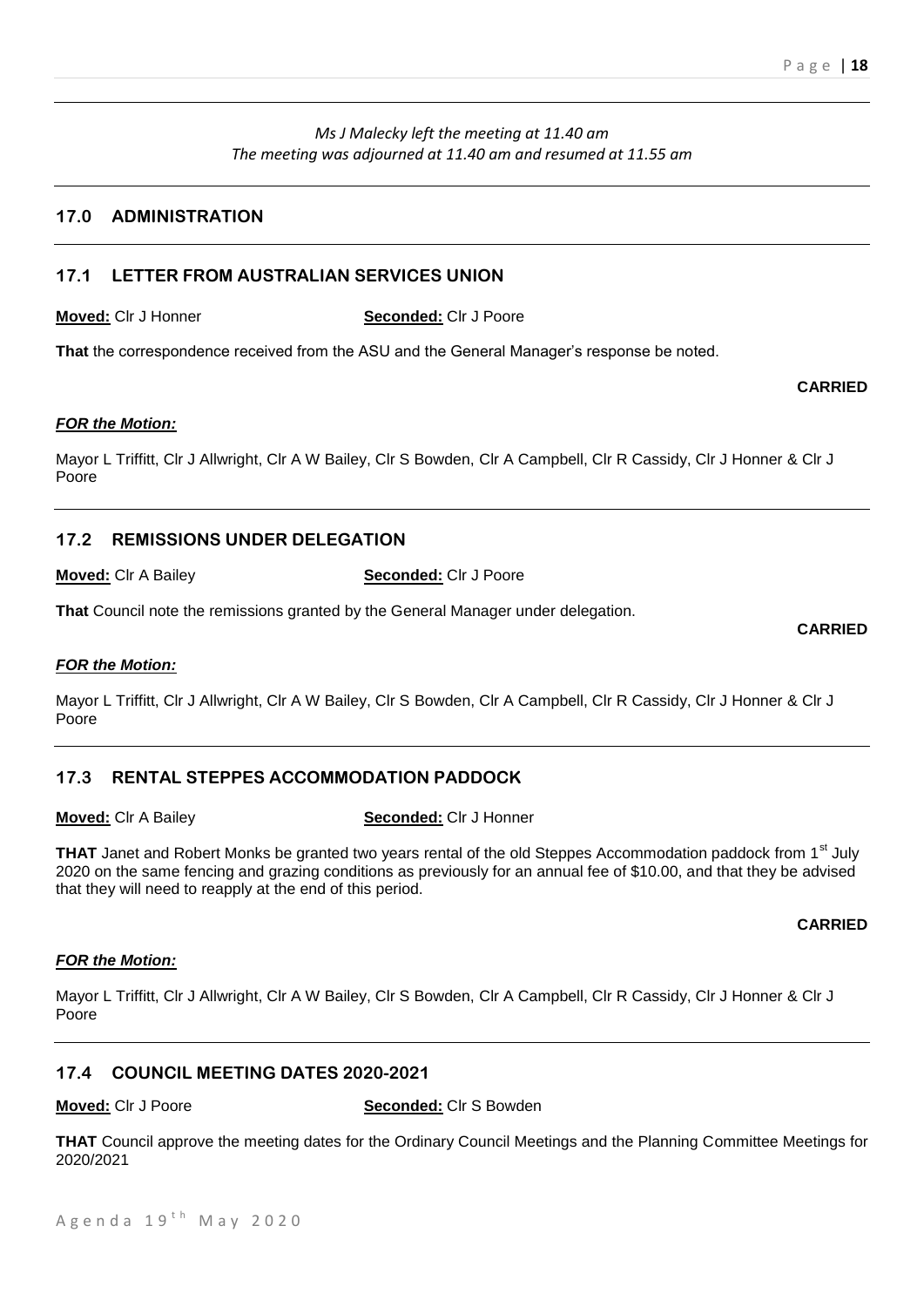# **Notice of Council & Committee Meetings July 2020– June 2021**

Members of the public are welcome to attend Council and Council Committee meetings.

Ordinary Meetings of Council are held at the Council Chambers as indicated commencing at 9.00am. The meetings are open to the public, but Council is likely to close the meeting to the public between 9.10 – 10.00 am, and therefore the public may wish to consider attending from 10.00 am.

#### **Ordinary Meeting of Council:**

Tuesday 21st July 2020 - Hamilton Tuesday 18th August 2020 – Bothwell Tuesday 15th September 2020 – Hamilton Tuesday 20th October 2020 – Bothwell Tuesday 17th November 2020 – Hamilton Tuesday 8th December 2020 – Bothwell Tuesday 19th January 2021 – Hamilton Tuesday 16th February 2021 – Bothwell Tuesday 16th March 2021 – Hamilton Tuesday 20th April 2021 – Bothwell Tuesday 18th May 2021 – Hamilton Tuesday 15th June 2021 – Bothwell

Annual General Meeting – Tuesday 8th December 2020 – Bothwell at 8.45 am.

#### **Planning Committee Meeting of Council:**

Planning Committee Meetings are at the Bothwell Council Chambers at 9.00 am. Tuesday 14th July 2020 Tuesday 11th August 2020 Tuesday 8th September 2020 Tuesday 13th October 2020 Tuesday 10th November 2020 Tuesday 12th January 2021 Tuesday 9th February 2021 Tuesday 9th March 2021 Tuesday 13th April 2021 Tuesday 11th May 2021 Tuesday 8th June 2021

The schedule of meeting dates is available on Council's website.

It should be noted that should there be any variation to the schedule, such variation will be advertised. Other Committee Meetings will be advertised at least four days before the meeting.

Copies of agendas will be available from Council Offices or on Council's website [www.centralhighlands.tas.gov.au](http://www.centralhighlands.tas.gov.au/) four days prior to the date of each meeting.

# **CARRIED**

#### *FOR the Motion:*

Mayor L Triffitt, Clr J Allwright, Clr A W Bailey, Clr S Bowden, Clr A Campbell, Clr R Cassidy, Clr J Honner & Clr J Poore

# **17.5 POLICY NO. 2020 – 57 FINANCIAL HARDSHIP ASSISTANCE MODEL POLICY**

#### **Moved:** Clr R Cassidy **Seconded:** Clr J Honner

**THAT** Council approve Policy No. 2020 – 57 Financial Hardship Assistance Model Policy with the updated application form provided by Local Government Association of Tasmania.